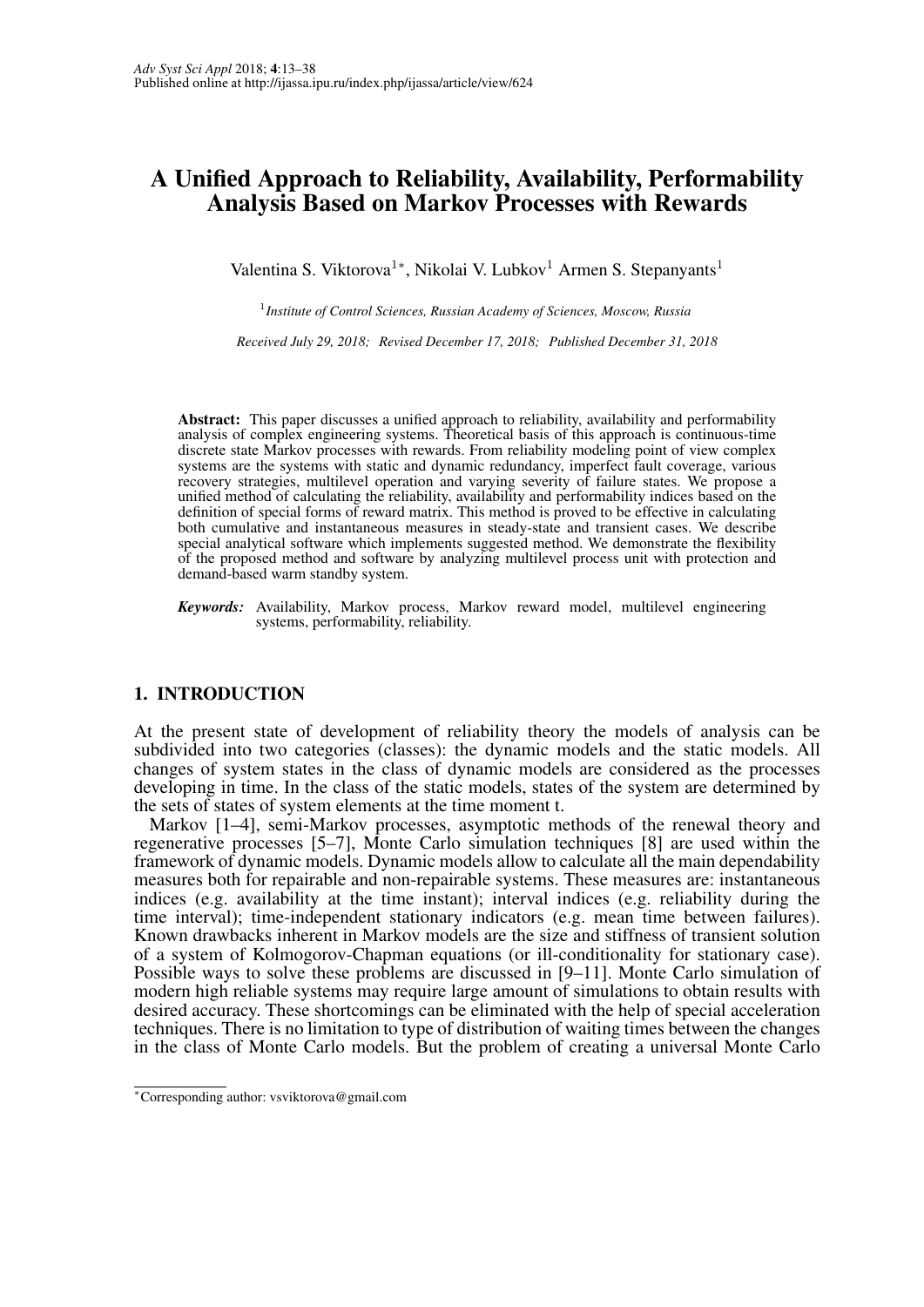model describing the complex reliability behavior of different kind of systems remains unsolved.

Static models use two main groups of methods – combinatorial-probabilistic [3] and logical-probabilistic [12]. Combinatorial-probabilistic methods use the basic formulas of combinatorics and probability theory (probability of the sum and product of events, the formula of total probability). These formulas are used mainly for serial-parallel and "m out of n" redundant schemes. Logical-probabilistic methods, which are based on the construction of a Boolean function relating the state of the system with the states of its elements. The resulting Boolean function is transformed to a form that allows to replace logical variables by corresponding probabilities. Classic failure trees and reliability block diagrams are the main methodology of logical-probabilistic methods [13, 14]. Classic static models for the case of repairable systems allow us to calculate only the differential (instantaneous) reliability indicators determined at the time instant  $t$  (e.g. availability, failure frequency, average efficiency at the time instant  $t$ ).

In the last decade, combined approaches to reliability models construction are successfully developing. These approaches are based on the implementation of dynamic properties into static models. Dynamic fault trees are the most popular practical implementation of these approaches [15–19].

Modern complex engineering systems with high demands on reliability are characterized by various features, which include:

- multiple levels of operation efficiency (e.g., performance) and the graceful degradation of performance in the event of failures  $\left[20-23\right]$ ;
- a variety of redundancy implementation techniques (hardware, software, functional, temporal redundancy) [24–26], types of redundant schemes (parallel, standby, hybrid), modes of reserve components (cold and warm standby, shared) [3, 4];
- smart recovery strategies, restricted repair resources [27–29];
- imperfect built-in test equipment leading to the presence of undetected failures and false alarms [30, 31];
- implementation of special multiphase error handling procedures with classification on permanent and transient faults (mainly for fault tolerant computers) [32–34];
- the possibility of the occurrence of mutually exclusive failures that, with a certain multiplicity and sequence, can lead to different consequences at the system level [13,14].

Markov modeling allows taking into account the above-mentioned features of the reliability behavior of systems and calculating most part indicators of reliability, safety, efficiency. At the design stage, we don't have, as a rule, objective information about the distribution functions of random time variables of the model. Therefore, we believe that the assumption of exponentiality is entirely permissible. The problem of large size of the Markov model can be solved by decomposition and aggregation of the model parts and by automation of the model construction.

In this paper, we consider the Markov reward models as common tools for analyzing complex reliability behavior of technical systems. We propose the extension of Markov reward modeling for the reliability, abailability, performability (RAP) analysis of the systems at the design stages. We suggest the method of calculating reliability, availability and performability indicators based on a special definition of the reward matrix. This method is quite efficient and well suited for software implementation. It makes calculation both cumulative and point indices possible only by solving systems of differential or algebraic equations and does not require the usage of additional numerical integration operations.

The remainder of this paper is organized as follows. A brief summary of the mathematical foundations of Markov reward model is given in Section II. In Section III, firstly we give definitions of interval, point, steady-state RAP measures. Next, we present the method for for calculation of these measures in the framework of Markov reward model. Section IV presents analytical software implementing the proposed method. The flexibility of described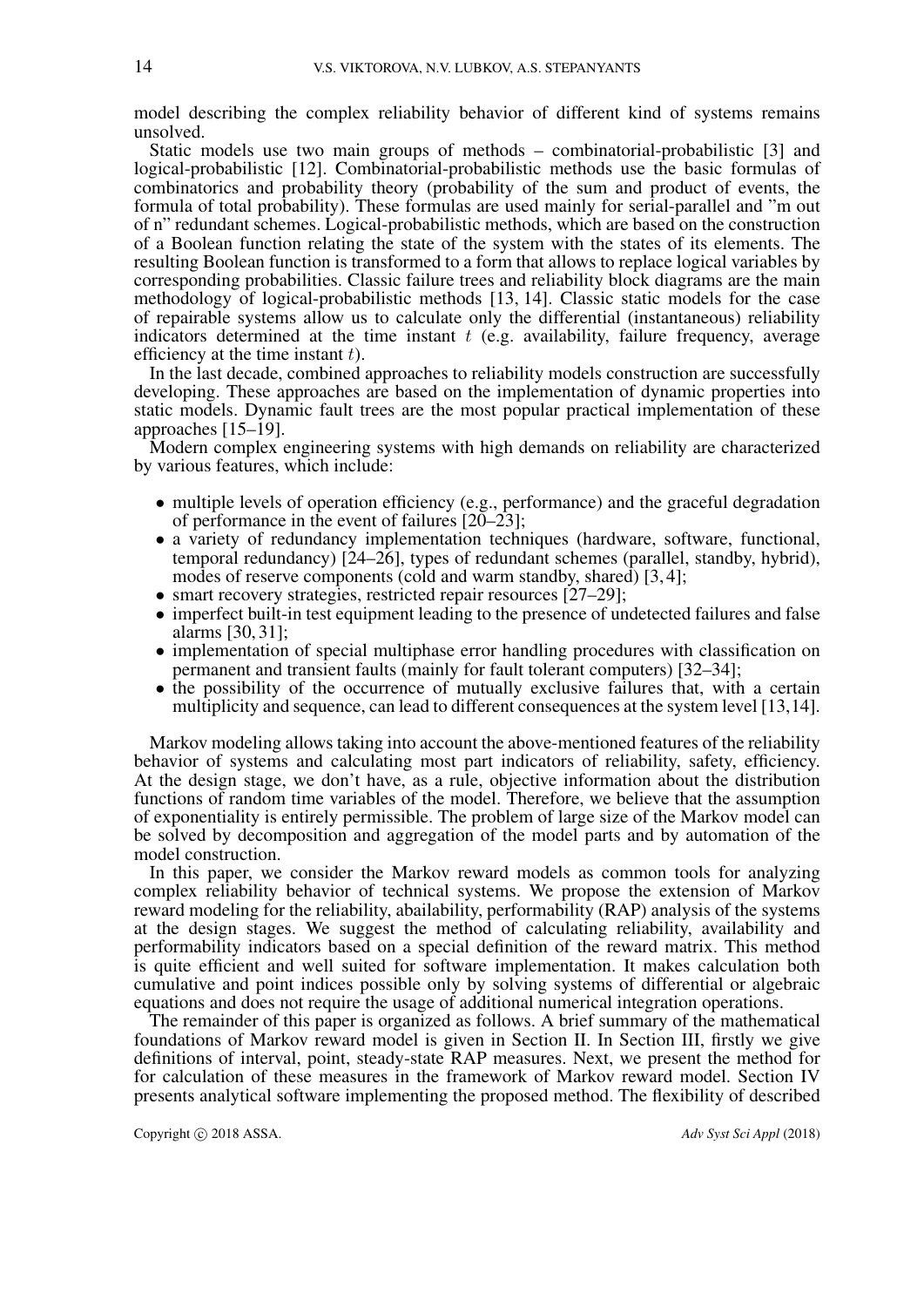techniques and software is illustrated by investigations of two practical examples in Section V. In Section VI, we give some concluding remarks.

## 2. MATHEMATICAL FOUNDATIONS

A system state at the time moment t can be described by stochastic process  $z(t)$  of transitions in system state space  $\Omega$ . We assume that the state space  $\Omega$  is discrete, finite and of size N.  $\Omega$  is defined by states of system components (failed or operational). We define a quality function Φ on  $z(t)$ . Changing system states leads to a change in the quality function  $\Phi$ .  $z(t)$  is stochastic process, therefore,  $\Phi(z(t)) = \tilde{\Phi}(t)$  are also stochastic functions. Due to the discrete nature of  $\Omega$ , the functions  $\Phi(t)$  are the step functions, whose values are quality levels (for example, system performability) corresponding to the states. G are indices of system performability. G can be defined as a measure on the trajectories of the  $\Phi(t)$ . General representation of G takes the form

$$
G = M\{F[\Phi(z(t)]\},\tag{2.1}
$$

where  $M$  represents mathematical expectation;  $F$  is a functional, which is determined by the type of performability index.

Thus, the model of performability contains three components  $\Omega$ ,  $z(t)$ ,  $\Phi$ . It is natural and obvious to present the model of performability by means of transition graph (state graph). The elements of the state space correspond to the vertices. Possible transitions in the state space correspond to the arcs of the graph.  $\Phi$  is defined as a function of the system state  $s_i$ . This function takes the value of  $w_i$  corresponding to the performance level of the system in this state. That is

$$
\Phi(s_i) = w_i. \tag{2.2}
$$

In addition, this model can display effects occurring at the transition of the system from one state to another. This is accomplished by determining reward matrix

$$
W = [w_{ij}]_n^n, \t\t(2.3)
$$

where  $w_{ij}$  – is an effect on the system that arises at the transition from state i to state j;  $w_{ii} = w_i.$ 

Random transition process  $z(t)$  is most simply set in the case where the value of time of stay in each state have an exponential distribution, i.e. when the process is a continuous-time Markov chain (CTMC).

The process  $\dot{z}(t)$  is determined by transition rates, which correspond to arcs of the Markov graph. Similarly to the case of matrix  $W$ , we can create a matrix of transition rates

$$
\Lambda = \left[ \lambda_{ij} \right]_n^n, \tag{2.4}
$$

where  $\lambda_{ij}$  – is the rate of transition from state i to state j;  $\lambda_{ii} = \sum$  $j,j\neq i$  $\lambda_{ij}$ .

## *2.1. Construction of RAP indices*

Thus, the Markov model of performability is defined by two matrices  $\Lambda$  and  $W$ , i.e.  ${R, z(t), \Phi} \sim {\Lambda, W}$ . Model  ${\Lambda, W}$  is called Markov reward model (MRM). Markov reward model describes the behavior of systems with exponential distribution of elements failure and repair time. States of the model represent the states of the system, which correspond to different sets of failed and operable items.

If criterion of system failure is specified, then expression (2.1) defines also the indices of reliability and availability.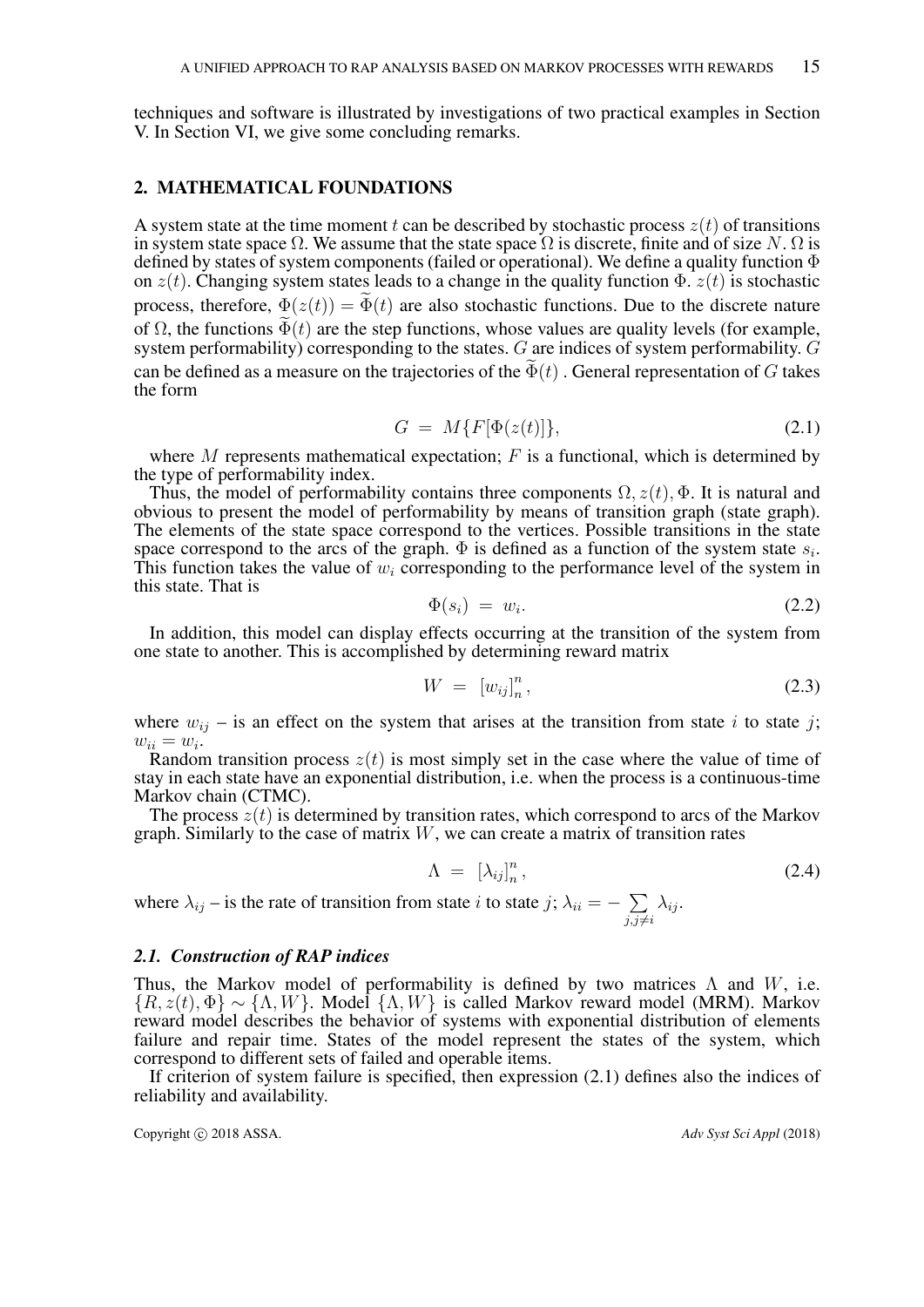Let failure criterion is  $\{\Phi(t) < \Phi_{cr}\} \Rightarrow$  failure, where  $\Phi(t)$  - is the current value of the quality function;  $\Phi_{cr}$  - is limit value of the quality, which is allowed by operating requirements. Then, by setting a particular type of the functional  $F$  the following indices can be determined from Equation  $(2.1)$ :

• Reliability over the time interval  $(0, t)R(t)$ :

$$
R(t) = P\{\widetilde{\Phi}(\tau) > \Phi_{cr}, \forall \tau \in (0, t)\} \text{ under } F[\cdot] = \begin{cases} 0, \text{ if } \exists \tau \in (0, t) : \widetilde{\Phi}(\tau) < \Phi_{cr} \\ 1, \text{ otherwise} \end{cases}
$$
\n(2.5)

• Mean time to first failure (MTTF)  $T_{FF}$ :

$$
T_{FF} = \int_{0}^{\infty} R(t)dt \text{ under } F[\cdot] = min\{\tau : \widetilde{\Phi}(\tau) < \Phi_{cr}\}\tag{2.6}
$$

• Availability  $A(t)$  at the time instant t:

$$
A(t) = P\{\widetilde{\Phi}(\tau) \ge \Phi_{cr}\} \text{ under } F[\cdot] = \begin{cases} 0, \widetilde{\Phi}(\tau) < \Phi_{cr} \\ 1, \widetilde{\Phi}(\tau) \ge \Phi_{cr} \end{cases} \tag{2.7}
$$

• Probability of being at the  $i<sup>th</sup>$  level of performance at the time instant t:

$$
P(t) = P\{\widetilde{\Phi}(t) = \Phi_i\} \text{ under } F[\cdot] = \begin{cases} 1, \widetilde{\Phi}(t) = \Phi_i \\ 0, \text{ otherwise} \end{cases}
$$
 (2.8)

• Average accumulated time spent at the  $i<sup>th</sup>$  level of performance:

under 
$$
F[\cdot] = \int \limits_{t:\tilde{\Phi}(t)=\Phi_i} dt
$$
 (2.9)

• Average number of transitions from the  $i^{th}$  to the  $j^{th}$  performance level during the time interval  $(0, t)$ :

under 
$$
F[\cdot] = \sum_{\substack{l \,:\, \widetilde{\Phi}(t_{l-}) = \Phi_i \\ \widetilde{\Phi}(t_{l+}) = \Phi_j}} 1,
$$
 (2.10)

where  $t_l$  - the time moment of transition from  $i^{th}$  level to  $j^{th}$  performance level.

• Time-averaged accumulated reward for the time interval  $(0, t)$ :

$$
F[\cdot] = \frac{1}{t} \int_{0}^{t} \widetilde{\Phi}(\tau) d\tau
$$
 (2.11)

#### *2.2. Description of MRM Basic Relations*

The consept of reward in Markov reward model is a generalized concept. This can be any effect, loss, costs. According to the provisions of previous section we define the model state space as a discrete set  $\{s_i\}$ ,  $i = \overline{1, N}$ . Also we define reward matrix. The elements of the reward matrix are interpreted as follows:  $w_{ii}$  is a reward at time unit while the system is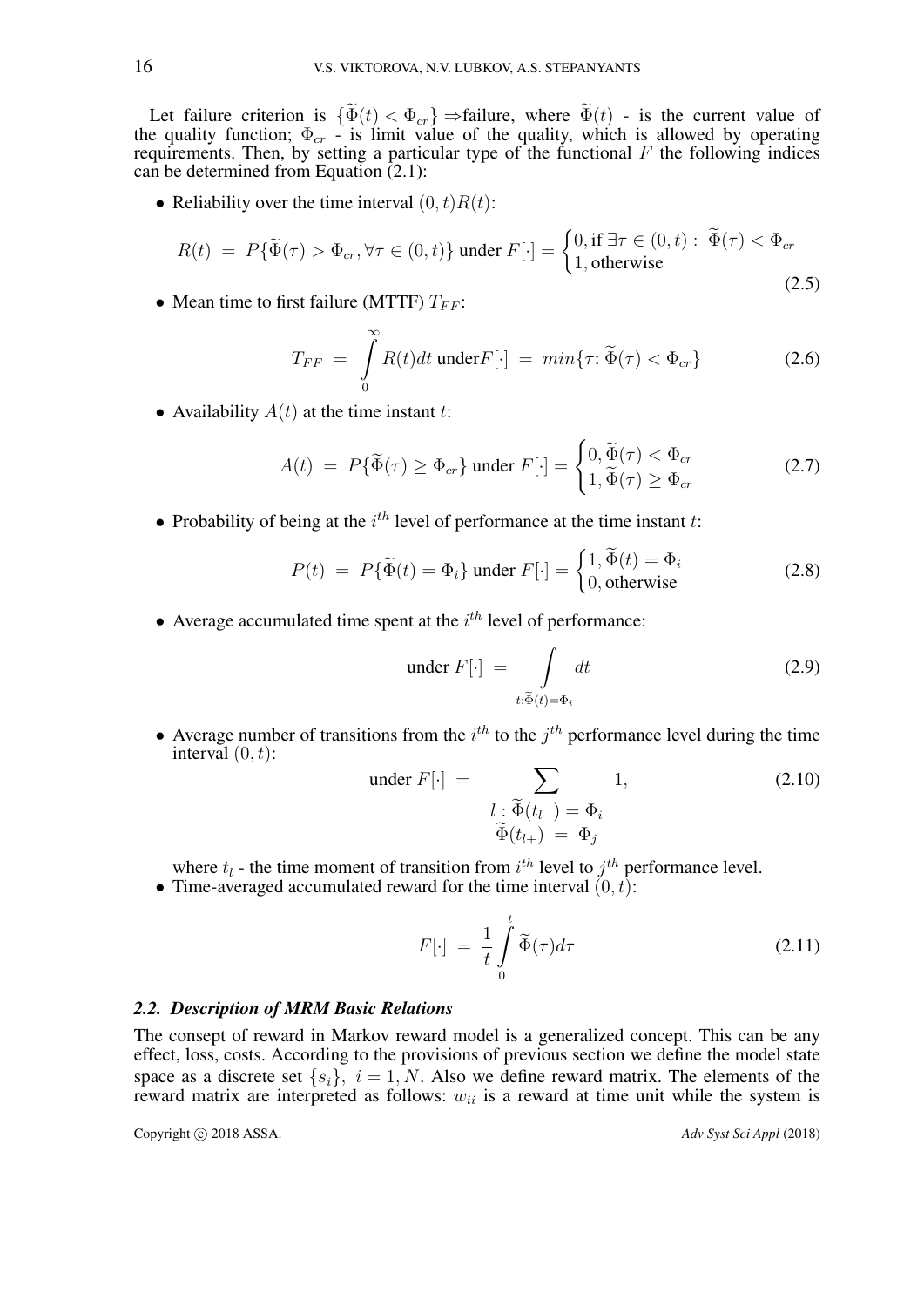in state  $s_i$  (reward rate);  $w_{ij}$  is impulse reward received in the system under the transition from state i into state j;  $N$  - the number of states of the system. We define the total (or accumulated  $[20]$ ) reward obtained by the system for a given time T as the functional  $F[\Phi(z(t))]$ :

$$
\widetilde{G}(T) = \sum_{i=1}^{N} \tau_i w_{ii} + \sum_{i,j} n_{ij} w_{ij},
$$
\n(2.12)

where  $\tau_i$  is the residence time in state  $s_i$  during the time interval  $(0, T)$ ;  $n_{ij}$  is the number of system transitions from state i into state j during the time interval  $(0, T)$ .

Accumulated reward  $\tilde{G}(T)$  is a random variable, since  $\tau_i$  and  $n_{ij}$  are random values. Average accumulated reward is defined as the mathematical expectation of  $G(T)$ 

$$
Y(T) = M\{\widetilde{G}(T)\}.
$$
\n(2.13)

According to (2.1),  $Y(T)$  is an estimate of the performability index value. If we consider that members of (2.12)  $\tau_i$  and  $n_{ij}$  depend only on the specific implementation of process  $z(t)$ , it is obvious that the type of index is completely determined by the type of matrix  $W$ . The system of Howard differential equations describes the behavior of the average accumulated reward:

$$
dy_i(t)/dt = w_{ii} + \sum_{j,j \neq i} \lambda_{ij} w_{ij} + \sum_j \lambda_{ij} y_j(t); \ i, j = \overline{1, N}, y_i(0) = 0,
$$
 (2.14)

where  $y_i(t)$  is the average accumulated reward for the time interval  $(0, t)$ , given that the initial state is  $s_i(z(0) = s_i)$ ;  $\lambda_{ij}$  - the rate of transition from state  $s_i$  into state  $s_j$ .

The matrix form of equation (2.14) is

$$
dY(t)/dt = \Lambda Y(t) + R; Y(0) = 0,
$$
\n(2.15)

where  $\Lambda = ||\lambda_{ij}||$  - matrix of transition rates; R is a column vector of constant terms:

$$
r_i = w_{ii} + \sum_{j,j \neq i} \lambda_{ij} w_{ij}; \ i, j = \overline{1, N}.
$$
 (2.16)

We assume that for absorbing states  $s_r$  of the Markov process value  $w_{rr} = 0$ . The absorbing state is a state that once entered, can not be left. This assumption is quite natural, since the absorbing states are usually identified with the non-operational states of the system.

## 3. METHOD OF CALCULATING RAP INDICES BASED ON MARKOV REWARD MODEL

The expression (2.1) of expected reward will determine the RAP indices in accordance with  $(2.5) - (2.11)$ , if the value of the reward for a particular process realization  $(2.12)$  coincides with the functional F[.] in  $(2.5) - (2.11)$ . It requires to select the appropriate reward matrix W and optionally to correct the transition rate matrix  $\Lambda$ . Correction of matrix  $\Lambda$  is necessary in case when the index reflect operation of the system till some event  $e$ , for example, till the system failure. Since all performability indices in the model are interpreted through the reward, it is obvious that reward should be dismissed after event  $e$  has occurred. Formally, this can be achieved by identification of the event  $e$  with a transition to an absorbing state. The reward associated with this state is assumed to be zero. The correction of matrix  $\Lambda$  is that we treat the states corresponding to  $e$  as absorbing states. To do this correction, it is enough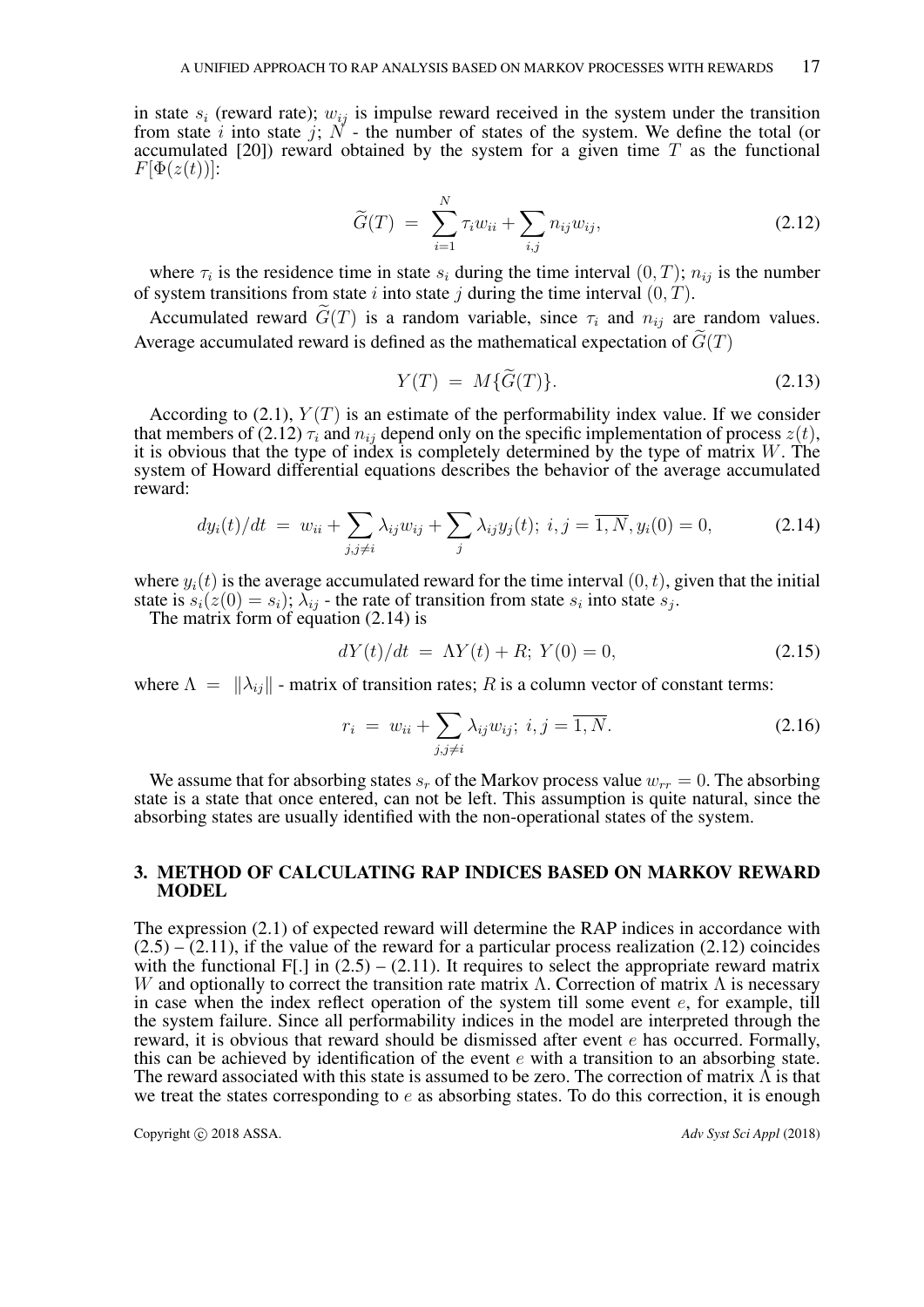to equate to zero the elements of rows of matrix  $\Lambda$  corresponding to these states. To carry out further calculations, we partition the set of model states  $\Omega$  into  $\Omega_q$ , the set of operational system states, and  $\Omega_f$ , the set of failed states.

All RAP measures can be subdivided into three groups:

- 1. Interval measures These metrics are dependent on time and are determined on finite time interval  $[0, T]$ , for example, reliability  $R(0, T)$ .
- 2. Point measures These metrics are dependent on time and are determined in time point  $t$ , for example, availability  $A(t)$ .
- 3. Steady-state measures These metrics are independent on time and are determined on an unlimited time interval  $(0, \infty)$ , for example, MTTF.

Calculation of steady-state measures is reduced to finding the stationary solutions of the system (2.15), i.e., to solving a system of linear algebraic equations:

$$
\Lambda Y + R = 0. \tag{3.1}
$$

We mention that all indices calculated by the expressions (2.15) and (3.1) are vectors. The  $i^{th}$ element of this vector is the estimated value of the index for the initial state  $s_i$ .

## *3.1. Unreliability*

System unreliability over the time interval  $(0, t)(Q(t))$  can be calculated if we define elements of matrix W as  $w_{ij} = 0 \forall i, j \in \Omega_a$ ;  $w_{ij} = 1 \forall i \in \Omega_a$  and  $j \in \Omega_f$ :

$$
w_{ij} = \begin{cases} 1, \text{if } i \in \Omega_g, \ j \in \Omega_f \\ 0, \text{otherwise} \end{cases} \tag{3.2}
$$

Besides we must treat states in  $\Omega_f$  as absorbing states. Namely we should to delete in Markov graph all arcs leading from states in  $\Omega_f$  to states in  $\Omega_g$ .

The calculation is performed by (2.15).

Complementary index is reliability:  $\hat{R}(t) = 1 - Q(t)$ .

## *3.2. Mean Time to First Failure*

Mean time to first failure  $(T_{FF})$  can be calculated if we define diagonal elements of matrix W corresponding to the operational states as  $w_{ii} = 1 \forall i \in \Omega_q$ .

$$
w_{ij} = \begin{cases} 1, \text{if } i = j, i, j \in \Omega_g \\ 0, \text{otherwise} \end{cases} \tag{3.3}
$$

Besides we must treat states in  $\Omega_f$  as absorbing states.

Calculation is performed by  $(3.1)$ . For the given type of reward matrix expression  $(3.1)$  is reduced to

$$
\Lambda^* T_{FF} = \begin{pmatrix} -1 \\ \vdots \\ -1 \end{pmatrix}, \tag{3.4}
$$

where  $\Lambda^* - k \times k$  matrix derived from matrix  $\Lambda$  by deleting rows and columns corresponding to nonoperational states;  $k$  - total number of operational states.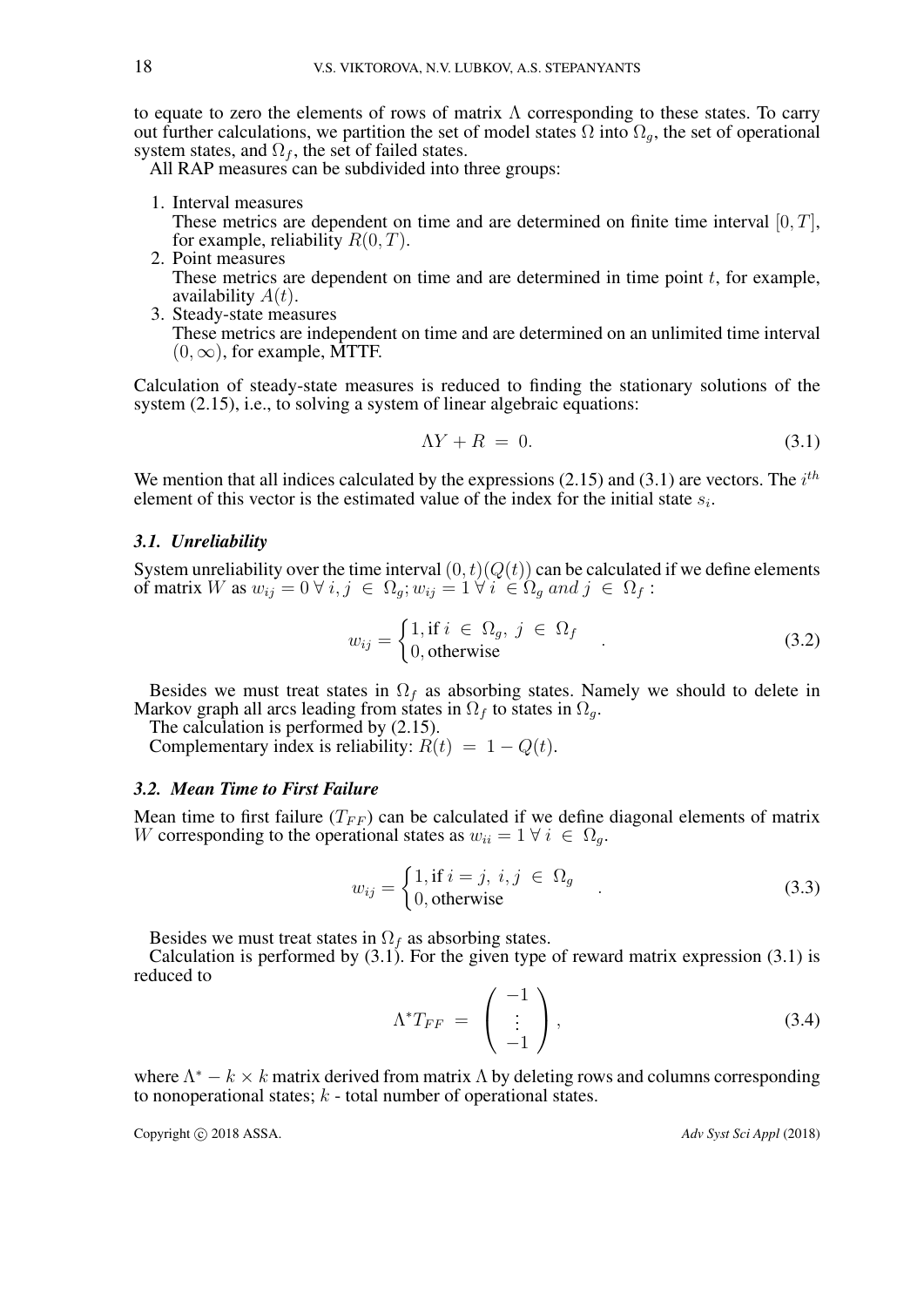## *3.3. Standard Deviation of Random Time to First Failure*

Standard deviation ( $\sigma$ ) and variance ( $\sigma$ <sup>2</sup>) of mean time to first failure can be calculated in accordance with the expression  $\sigma = \sqrt{M(t^2) - M^2(t)} = \sqrt{T_{FF}^{(2)} - T_{FF}^2}$ .

To calculate vector  $T_{FF}^{(2)}$ , we have to find the solution of algebraic equations

$$
\Lambda^* T_{FF}^{(2)} = \begin{pmatrix} -2T_{FF1} \\ \vdots \\ -2T_{FFk} \end{pmatrix}, \tag{3.5}
$$

where  $T_{FFi}$  is mean time to first failure given the process starts from the  $i^{th}$  state.

#### *3.4. Average accumulated time spent in the operational states*

Average accumulated time spent in the operational states during the time interval  $(0, t)$   $(T_{\nabla}(t))$  can be calculated if we define diagonal elements of matrix W corresponding to the operational states as  $w_{ii} = 1 \forall i \in \Omega_q$ .

$$
w_{ij} = \begin{cases} 1, \text{if } i = j; i, j \in \Omega_g \\ 0, \text{otherwise} \end{cases} \tag{3.6}
$$

Here, we should not artificially create absorbing states.

Calculation is performed by the Equation (2.15).

We can also use this index for analysis of multilevel systems. In this case we should partition the set of system's states  $\Omega$  into m sets  $\Omega_1, \ldots \Omega_r, \cdots, \Omega_m$ , where  $\Omega_r$  - the set of operational system states with  $r^{th}$  performance level. Average accumulated time spent in  $\Omega_r$ during the time interval  $(0, t)$   $(T_{\sum}^r)$  can be calculated at  $w_{ii} = 1 \forall i \in \Omega_r$ .

## *3.5. Availability*

Availability  $A(t)$  is the probability that the system is operational at the time instant t.  $A(t)$ is the point measure. Taking into account that  $A(t) = dT<sub>\Sigma</sub>(t)/dt$  we can calculate  $A(t)$  after calculation of  $T_{\Sigma}(t)$  as follows:

$$
A(t) = \Lambda T_{\Sigma} + R. \tag{3.7}
$$

The formation of reward matrix is carried out in accordance with (3.6). Unavailability  $U(t) = 1 - A(t)$ .

## *3.6. Time-averaged availability*

General expression of time-averaged availability over the time interval  $(0, t)$   $(A<sub>a</sub>v(t))$  has the form

$$
A_{av}(t) = \frac{1}{t} \int\limits_0^t A(\tau) d\tau.
$$
 (3.8)

For calculation of this indicator, it is necessary to take the reward matrix, in which the diagonal elements of the operational system states, are equal to  $1/t$  and all other elements are zero:

$$
w_{ij} = \begin{cases} 1/t, \text{if } i = j; \ i, j \in \Omega_g \\ 0, \text{otherwise} \end{cases}
$$
 (3.9)

Artificial creation of absorbing states is not required. Calculations are carried out by (2.15).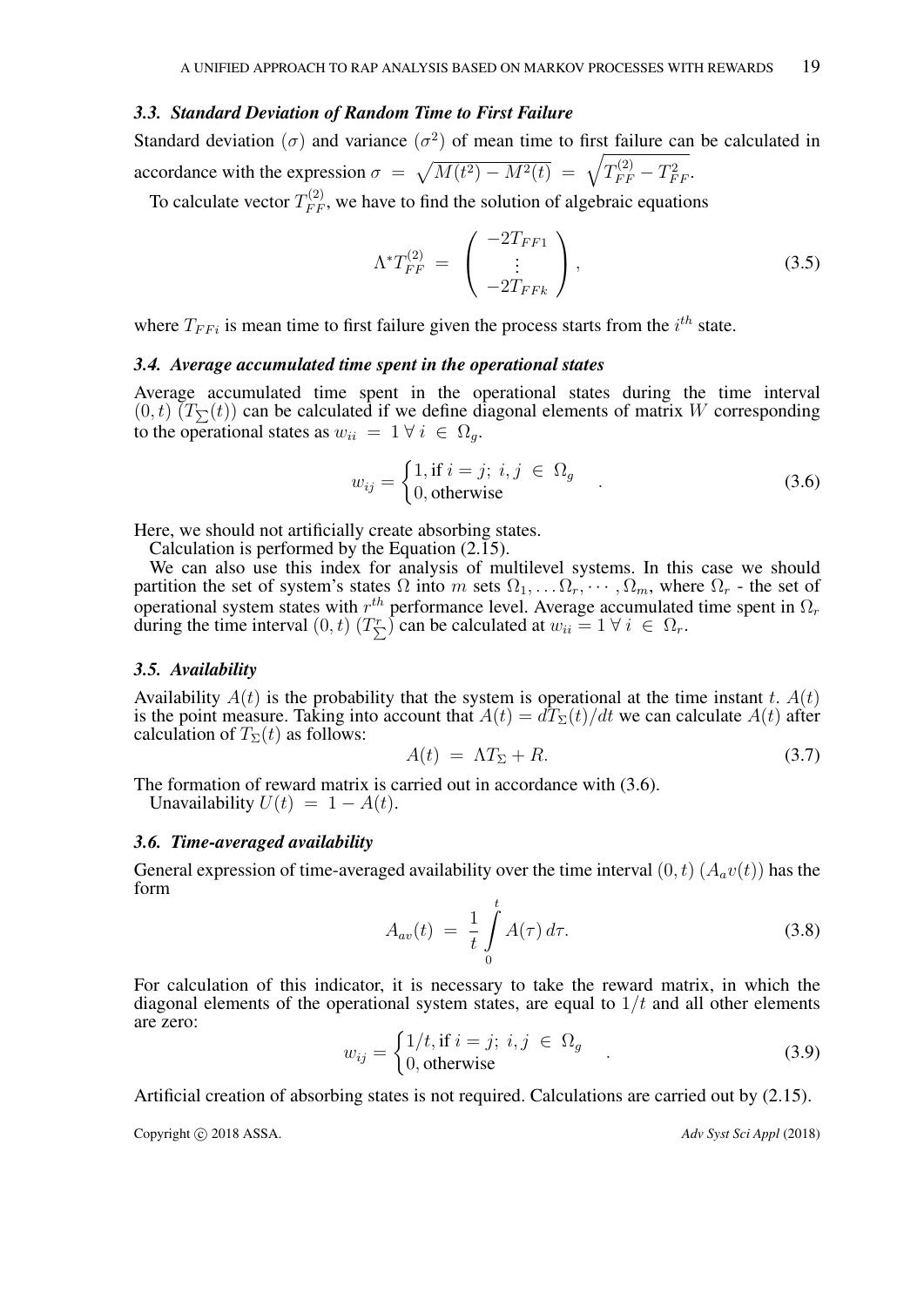## *3.7. Average failures number*

Average (expected) failures number during the time interval  $(0, t)(N(t))$  can be calculated if we define elements of matrix W columns corresponding to the failed states as  $w_{ij} = 1 \forall i \neq j$ . Values of other elements of matrix W are zero:

$$
w_{ij} = \begin{cases} 1, \text{if } i \in \Omega_g, \ j \in \Omega_f \\ 0, \text{otherwise} \end{cases} \tag{3.10}
$$

 $N(0, t)$  is failure measure for repairable systems so we should not artificially create absorbing states. Calculation is performed by (2.15).

#### *3.8. Failure frequency*

Failure frequency  $(\omega(t))$  is a differential index with respect to  $N(t)$ . After calculating of vector  $N(t)$  for each initial state, we put it into the right side of (2.15). The resulting vector  $dY(t)/dt$  will be the vector  $(\omega(t))$ :

$$
\omega(t) = \Lambda N(t) + \begin{pmatrix} \lambda_{\Sigma}^{1} \\ \vdots \\ \lambda_{\Sigma}^{N} \end{pmatrix},
$$
\n(3.11)

where  $\lambda_{\Sigma}^{i}$  is total transition rate from  $i^{th}$  operational state to failure states. For the failure state, it is zero.

## *3.9. Average accumulated reward*

Average accumulated reward over the time interval  $(0, t)(E_T(t))$  integrates reward (loss) of the system during the time interval  $(0, t)$  proportionally to the time of stay in the states and the quantity of transitions between the states. Reward matrix  $W$  has the most general form. The elements  $w_{ii}$ ,  $w_{ij}$  are real rewards (losses) measured in terms of units of system performance. Calculations are carried out by (2.15).

#### *3.10. Average reward*

Average reward at the time instant  $t(E_{av}(t))$  is a point measure. This indicator characterizes the multi-level systems. Therefore, system states set is subdivided into classes, in accordance with level of system performance. States of the  $i<sup>th</sup>$  class are characterized by performance  $(E<sub>i</sub>)$  per time unit (for example, throughput). The first step of  $E<sub>av</sub>(t)$  calculation is performed by the Equation  $(2.15)$ . As a result of the first calculation step, we get the vector of the average accumulated reward  $E_T(t)$ .  $E_{av}(t)$  is a differential index with respect to  $E_T(t)$ . So the second calculation step is to put the vector  $E_T(t)$  into right side of equations (2.15):

$$
E_{av}(t) = \Lambda E_T(t) + R. \tag{3.12}
$$

#### *3.11. Performability ratio*

This index is the ratio of the average accumulated reward to the nominal reward during the time interval  $(0, t)$ :

$$
K_p(t) = \frac{E_T(t)}{E_n(t)},
$$
\n(3.13)

where  $E_n(t)$  - nominal (maximum) accumulated reward generated by the system in the absence of failures.  $E_n(t) = E_{max}t$ . Usually  $E_{max} = E_1$ .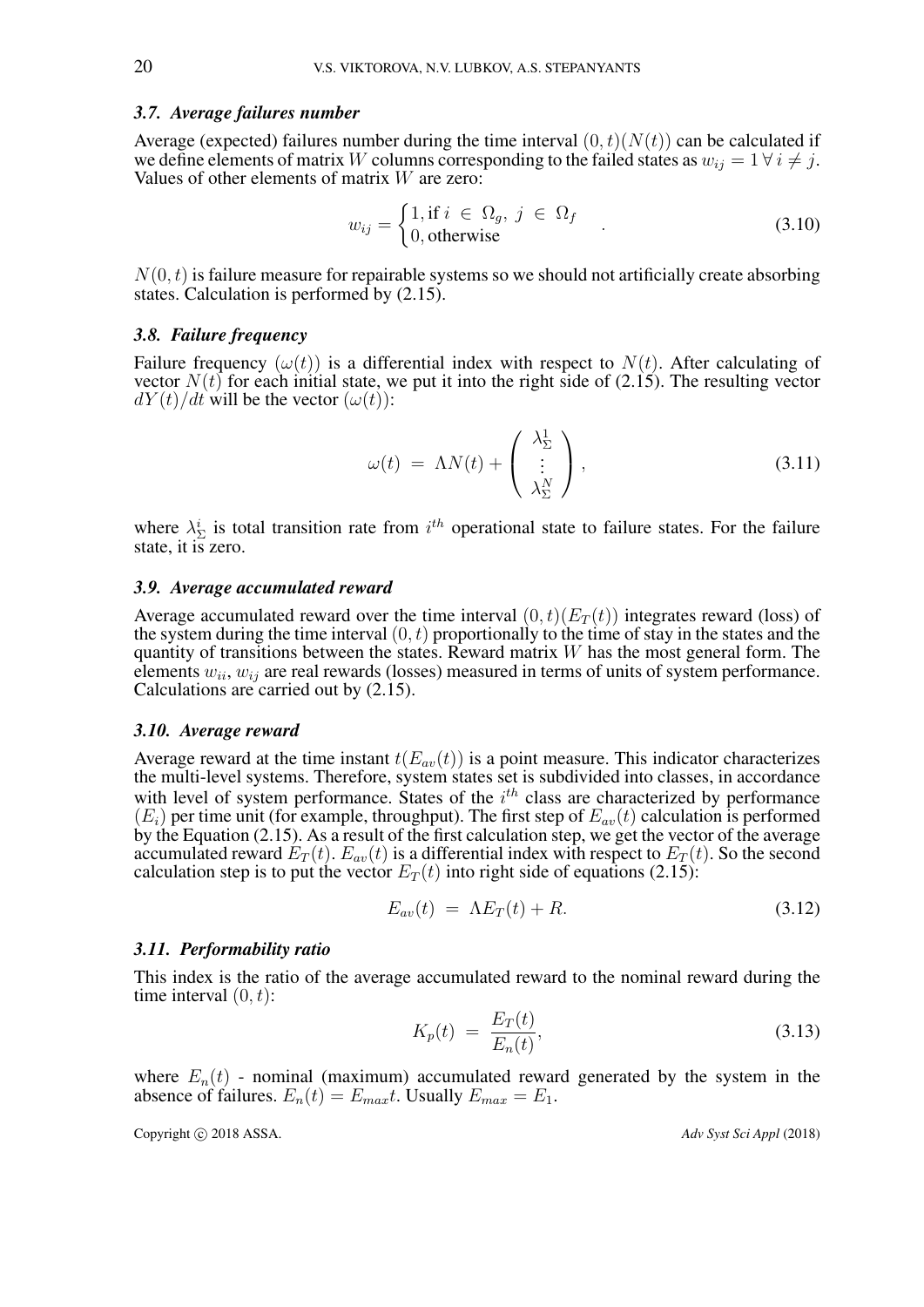## 4. ANALYTICAL SOFTWARE BASED ON MARKOV REWARD MODEL

The above uniform approach to calculating performance, availability and reliability measures was used by us in the development of analytical software. The software is operated under Windows OS and is written in  $c\sharp$  programing language. It has an advanced graphical user interface (Fig.4.1) and uses OLE automation for generation reports in MS Word formats.

This software allows you to take into account all features of reliability behavior of complex technical systems, mentioned in sectoion 1:

- multiple levels of operation performance and the graceful degradation of performance in the event of failures;
- different types of redundancy implementation techniques;
- variety of redundant schemes and backup components load levels;
- recovery strategies and restrictions on repair resources;
- imperfect built-in test;
- possibility of transient faults occurrence;
- common cause failures:
- and so on.

The user of this software can calculate all the RAP indicators described in Section 3:

- Reliability (Unreliability) for a given time interval  $(0, t)$ ;
- Mean and Standard Deviation of random time to first failure;
- Average and Accumulated Time spent in the selected subset of states during the time interval (0, t);
- Availability (Unavailability) at given time instant t;
- Average Failures Number for a given time interval  $(0, t)$ ;
- Failure Frequency at given time instant t;
- Average Reward at given time instant t;
- Average Accumulated Reward for a given time interval  $(0, t)$ ;
- Performability Ratio for a given time interval  $(0, t)$ .

The software execution process is divided into three steps: creation of the MRM, setting up of the MRM, numerical solution of the system of Howard equations. The composition and interrelationships of these processes are shown in Fig.4.2-Fig.4.4.

MRM creation is executed by the user in interactive mode with the help of built-in graphical editor. The created model can be saved in an external XML file. A saved model can be reloaded from the XML file (Fig.4.2).

The model's setting up is performed in the Matrix Configuration Module in accordance with equations of section 3. Setting up operations are performed automatically after the user chooses the metric for calculation (Fig.4.3).

Calculation of values of user-selected RAP indices is made in the numerical solution module (Fig.4.4). In this module, numerical procedures for solving systems of differential and algebraic Howard equations are realized. Different approaches and methods of computational mathematics with regard to their software implementation outlined in [35 - 37].

Detailed consideration of numerical evaluation of Markov models transient behavior was presented in [9], [10]. Three numerical techniques for finding the transient solution of large Markov models were examined. They are - uniformization, an explicit differential equation solution method (Runge-Kutta) and special stable implicit method (TR-BDF2). For the software implementation of numerical solution of the MRM we used efficient method based on evaluation of matrix exponential at small step. This method had been proposed and described in [38].

For a stationary case, a numerical solution is obtained by solving the system of algebraic equations by the Gauss method or the Rotation method [35,36]. The Rotation method works well for bad conditioned systems, which are often generated by RAP analysis models.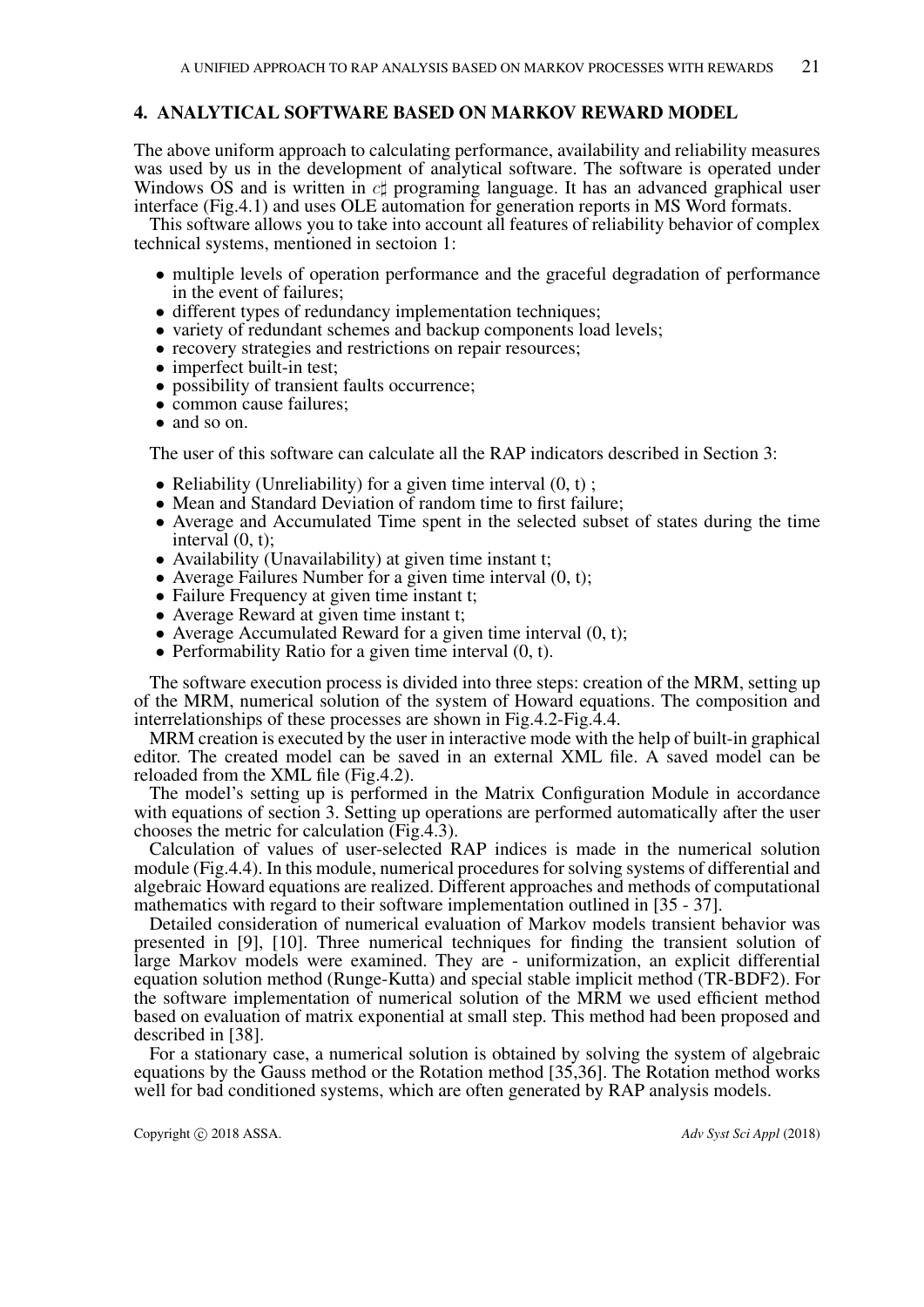

Fig. 4.1. Screenshot of main form of the analytical software.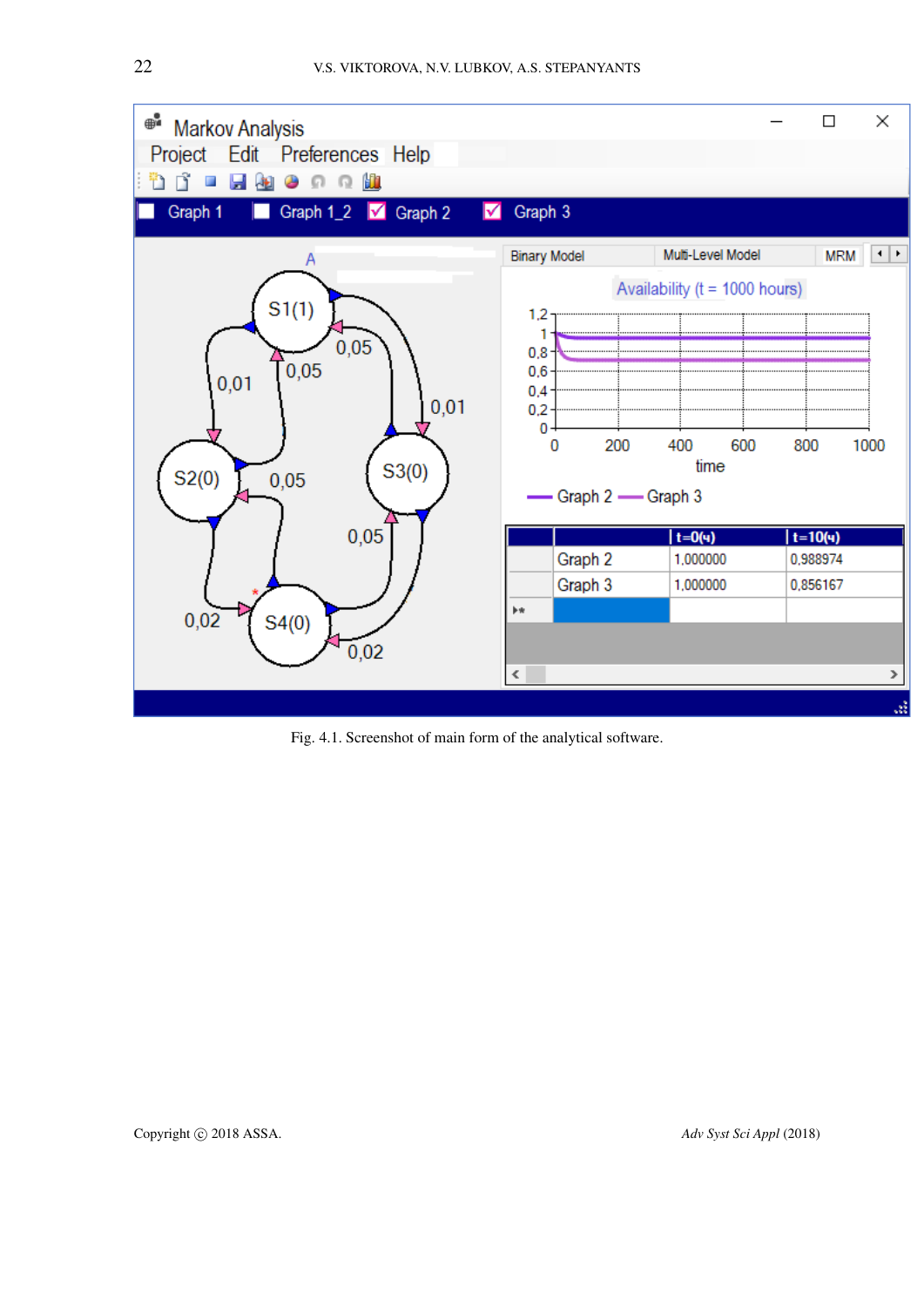

Fig. 4.2. Execution process of the analytical software (Step 1).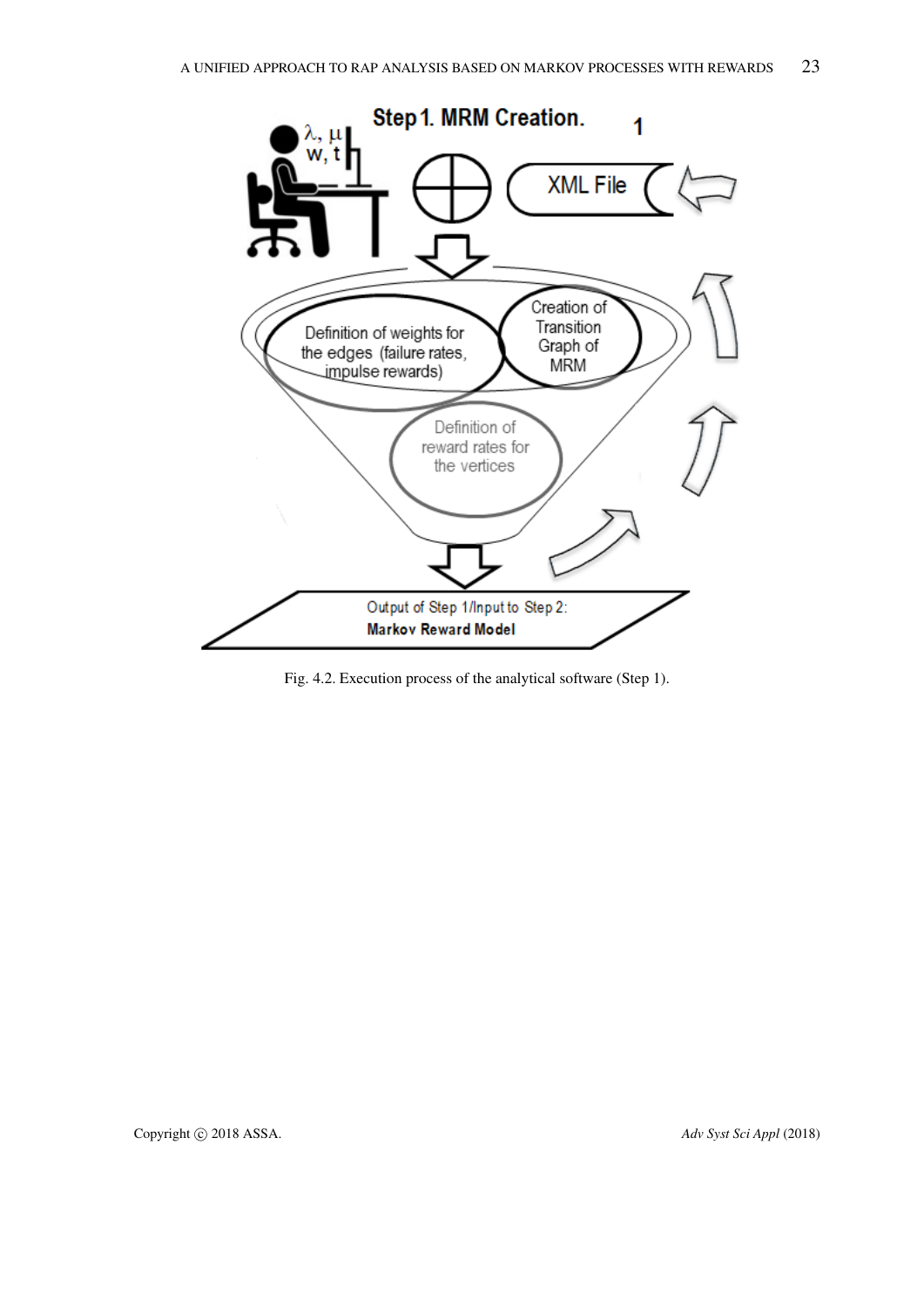

Fig. 4.3. Execution process of the analytical software (Step 2).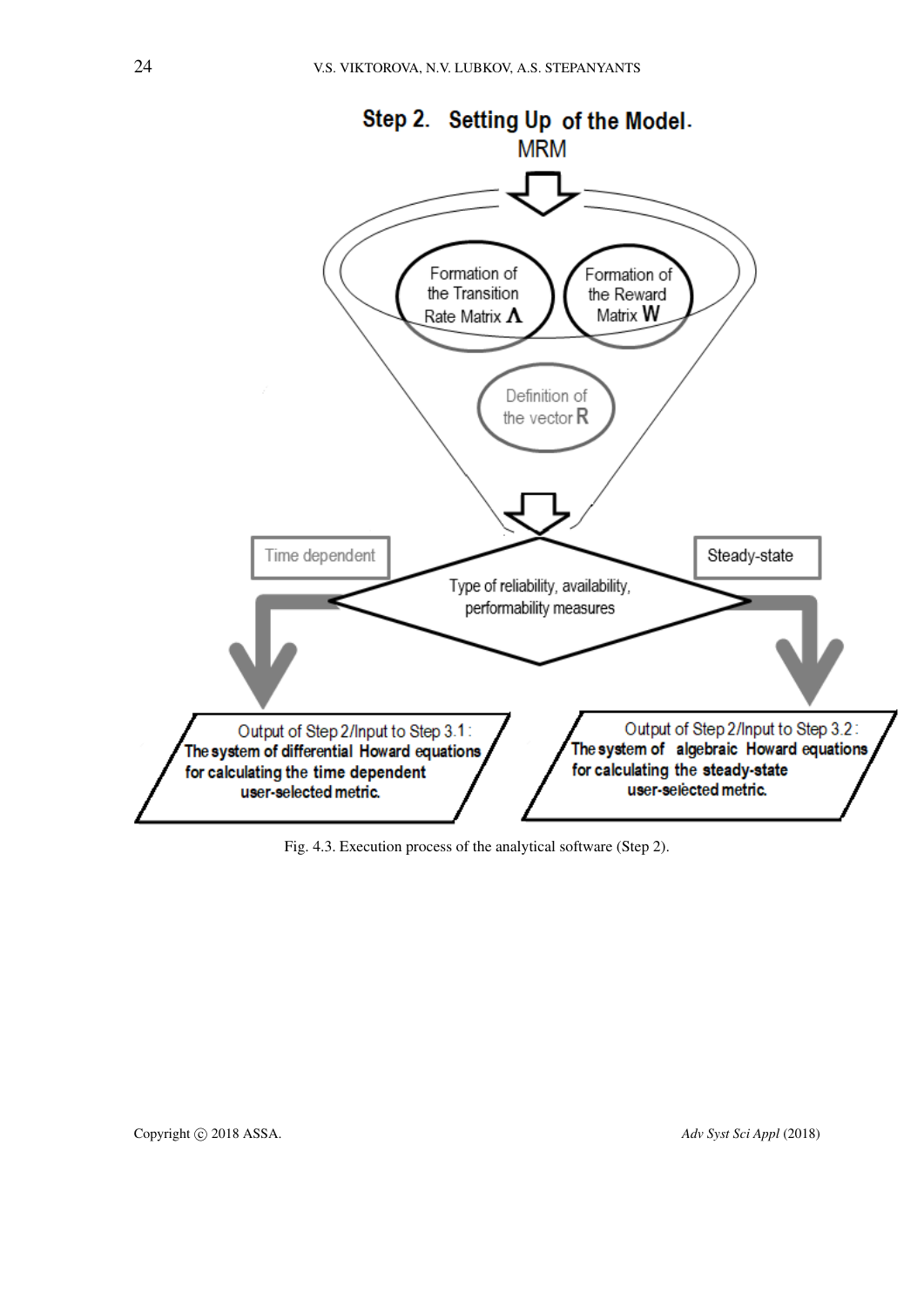

Copyright © 2018 ASSA. Fig. 4.4. Execution process of the analytical software (Step 3). Adv Syst Sci Appl (2018)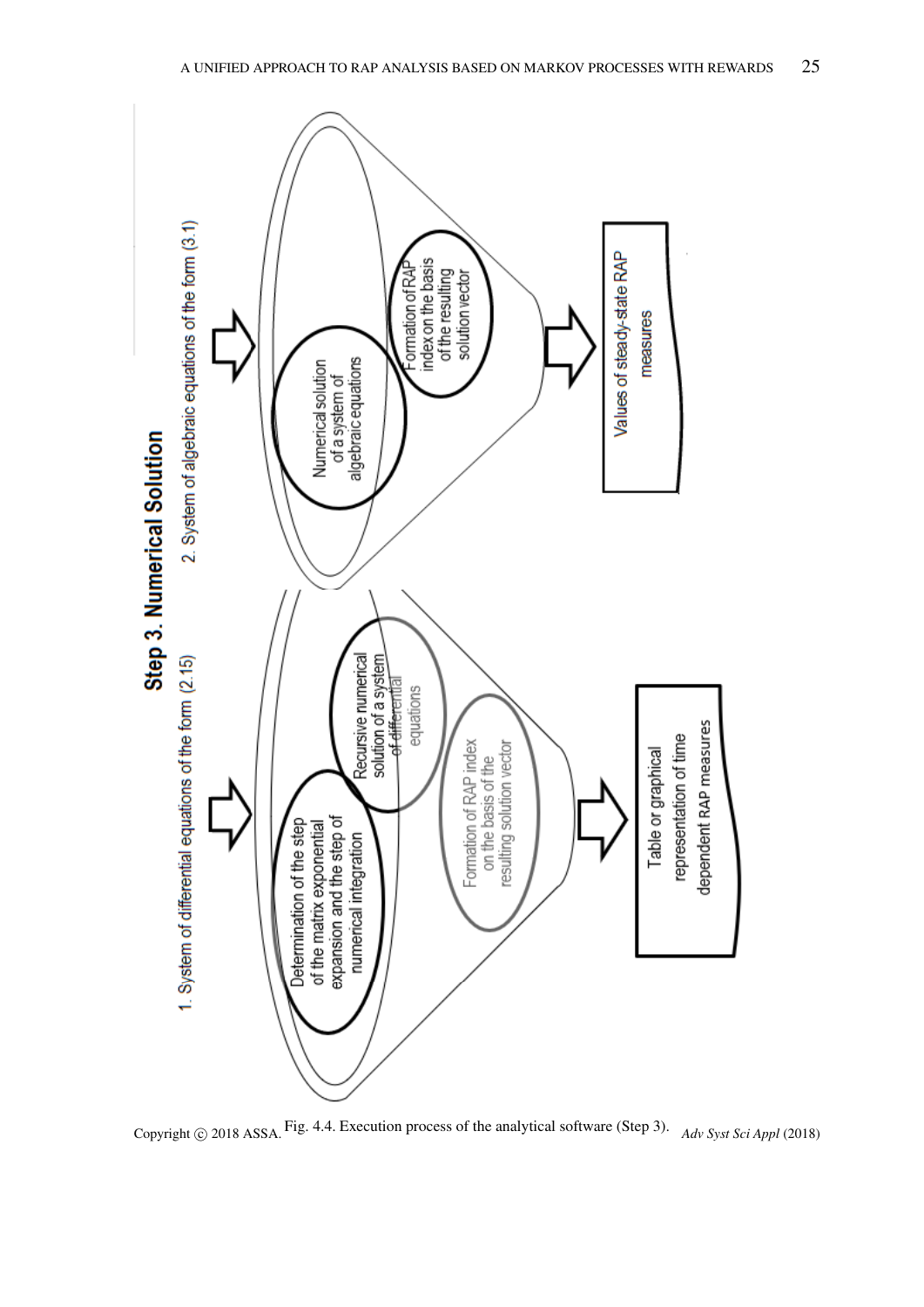## 5. CASE STUDIES

To demonstrate the effectiveness of the software implemented MRM, we present two examples of reliability, availability, performability evaluation of complex systems. In first example we investigate technological object with protection system. The second one is demand-based warm standby system (DB-WSS), described in article [23].

## *5.1. Markov reward model of multilevel process unit*

We consider process unit consisting of technological object (TO) with protection system (PS). The protection system includes a diagnostic unit (DU) and the actuator (A) (Fig.5.5).



Fig. 5.5. Technological object with protection.

Protection systems are designed to generate control actions to the protected object in order to prevent transition from process equipment failures to accident. Control actions may be different, such as change of the operating mode, reduction in productivity, emergency shutdown of faulty elements and elements belonging to the same processing chain. These actions prevent the development of accident. Here, we consider the case of technological process shutdown. However, proposed approach is also suitable for the control actions that lead to poor performance or mode change.

The main function of protection system is performed sporadically at the time instants of the occurrence of the object failures, so that the protection system operates in standby temporary mode. Let us define rewards of operational states and losses of failed states. In this example, all possible system states can be subdivided into four classes. The first class includes such technical states in which the object is functioning normally and earns specific rewards per unit of time of stay in these states (e.g., these states correspond to the nominal performance of technological object). Let us note that this group includes states with latent failures such as failure of diagnostic unit. The second class consists of the states of accident-free shutdown of the technological object. The losses associated with these states are only related to the downtime of the object. The reward in these states is either zero or negative, if the idle leads to additional losses per unit time. The third and fourth classes of states are catastrophic failures of the object. The transition to this class of states from the states of the first class brings a onetime damage (negative reward) associated with the occurrence of an accident (death of people, equipment breakdowns, emissions into the atmosphere, etc.). In this model, we consider two types of catastrophic failures differing in the severity of the consequences – accident I and accident II. Thus, the normal functioning of the technological object is accompanied by a linear increase in the accumulated reward in proportion to the time spent in the first class states. Idle time leads to the preservation of the achieved level of accumulated reward (at zero values of the reward rate in each state) or to its descent (at negative values of the reward rates) in proportion to the time spent in states of second, third and fourth classes. When impulse rewards associated with the transitions between the states are not zero, there is an abrupt change (more often a decrease) in the accumulated reward. Negative impulse rewards are due to the costs of recovery from failures or accidents, purchase of equipment, payment of fines or insurance, etc.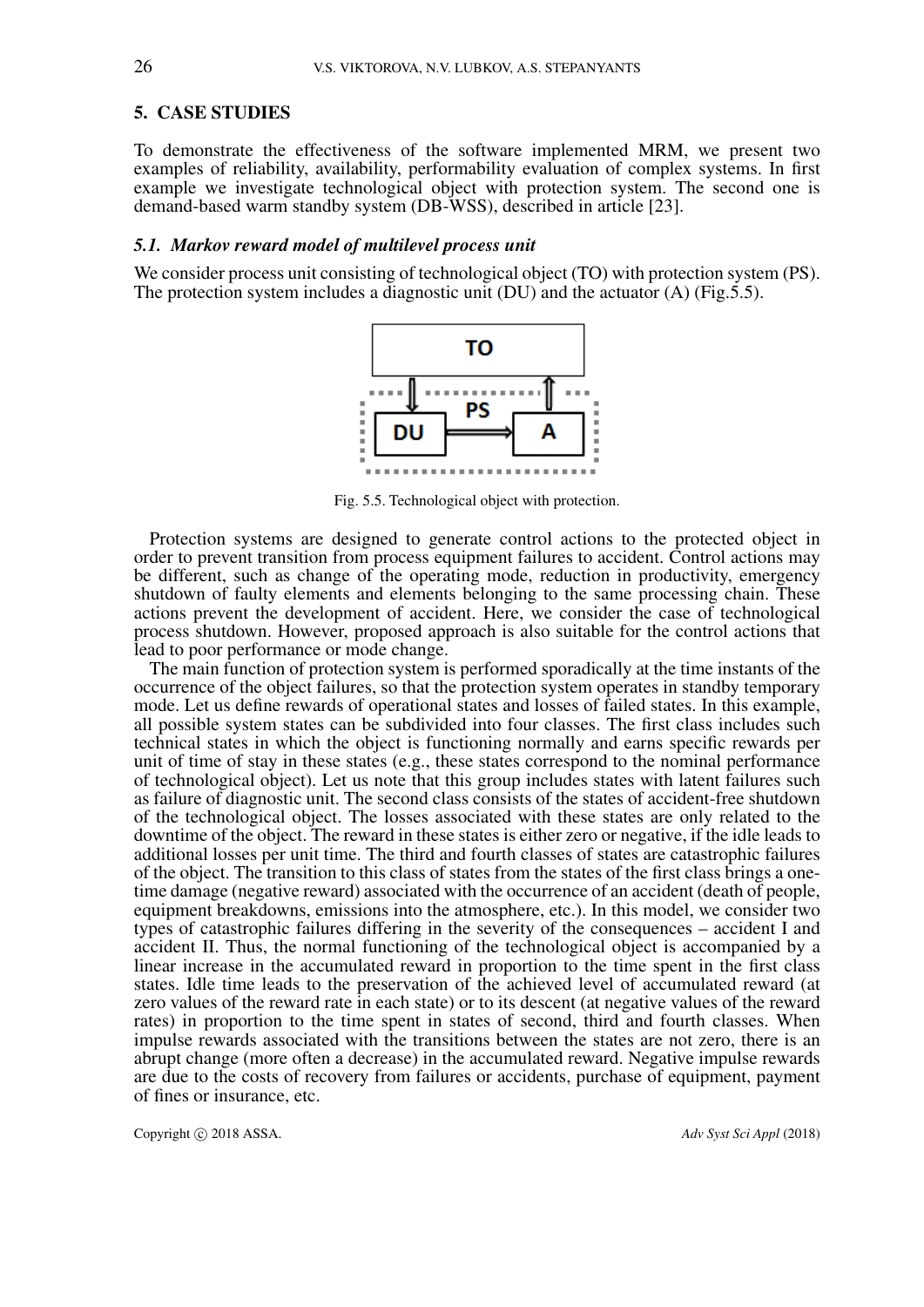We suppose that all accidents occur only due to failures of the technological equipment. Let protection system in the event of critical situation instantly shut down the technological process by making the necessary equipment control (for example, switching off). Let the protection system processes critical situation with coverage  $\beta(0 \le \beta \le 1)$ . Failures of the protection system which occur during interval of normal TO operation can lead to different consequences. Let us single out PS failures of two types: latent failures (no operation) and explicit failures (false alarm). Latent failures of PS are manifested in the form of absence of protection actions in the event of critical situation which entails an accident. False alarms lead to the undesired protection actions in the absence of TO failures.

Parameters of the Markov reward model of the technological object with protection system are:

 $w_{ij}$  - impulse losses (negative impulse reward) under the transition from state i into state j;

 $w_{ii}$  - reward rate (negative or positive) in state *i*;

 $\beta$  - coverage probability for TO, determined as conditional probability of processing of TO catastrophic failure by a protection system, provided that the failure has occurred;

 $\alpha_{DU}$  - fraction of the protection system latent failures such as non operation of DU;

 $\alpha_A$  - fraction of the protection system latent failures such as non triggering of actuator;

 $1 - \alpha_{DU}$  - fraction of the protection system explicit failures such as DU false alarm;

 $1 - \alpha_A$  - fraction of the protection system explicit failures such as actuator false triggering;  $\eta_I$  - fraction of technological object catastrophic failures of the first kind (accident I);

 $\eta_{II}$  - fraction of technological object catastrophic failures of the second kind (accident II);  $\lambda_{TO}, \lambda_{DU}, \lambda_A$  – failure rates of technological object, diagnostic unit, actuator respectively;

 $\mu$  - repair rate of technological object after shutdown;

 $\mu_a$  - repair rate of technological object after falling into accident II state.

The transition graph of Markov reward model of the technological object with protection is shown in 5.6.

We partition the set of the MRM states into four subsets:

- normal operation (OP) (states 1,3,4)
- accident-free shutdown (SD) (states 2,6)
- accident I (AI) (state 5)
- accident II (AII) (state 7)

Transition rates matrix  $\Lambda$  of the model is

$$
\Lambda = \begin{bmatrix}\n\lambda_{11} & \lambda_{12} & \lambda_{13} & \lambda_{14} & \lambda_{15} & 0 & \lambda_{17} \\
\lambda_{21} & \lambda_{22} & 0 & 0 & 0 & 0 & 0 \\
0 & \lambda_{32} & \lambda_{33} & 0 & \lambda_{35} & 0 & \lambda_{37} \\
0 & 0 & 0 & \lambda_{44} & \lambda_{45} & \lambda_{46} & \lambda_{47} \\
\lambda_{51} & 0 & 0 & 0 & \lambda_{55} & 0 & 0 \\
\lambda_{61} & 0 & 0 & 0 & 0 & \lambda_{66} & 0 \\
0 & 0 & 0 & 0 & 0 & 0 & \lambda_{77}\n\end{bmatrix}.
$$
\n(5.1)

The diagonal elements of the matrix  $\lambda_{ii}$  are given by  $\sum$  $j,j\neq i$  $\lambda_{ij}$ .

Transition rates between states of the graph are determined based on the model parameters as follows:

$$
\lambda_{12} = [1 - (1 - \beta)(\eta_I + \eta_{II})] \lambda_{TO} + (1 - \alpha_{DU}) \lambda_{DU} + (1 - \alpha_A) \lambda_A;
$$
  
\n
$$
\lambda_{13} = \alpha_{DU} \lambda_{DU};
$$
  
\n
$$
\lambda_{14} = \alpha_A \lambda_A;
$$
  
\n
$$
\lambda_{15} = (1 - \beta)\eta_I \lambda_{TO};
$$
  
\n
$$
\lambda_{17} = (1 - \beta)\eta_{II} \lambda_{TO};
$$
  
\n
$$
\lambda_{21} = \lambda_{61} = \mu;
$$
  
\n
$$
\lambda_{32} = (1 - \eta_I - \eta_{II}) \lambda_{TO} + (1 - \alpha_A) \lambda_A;
$$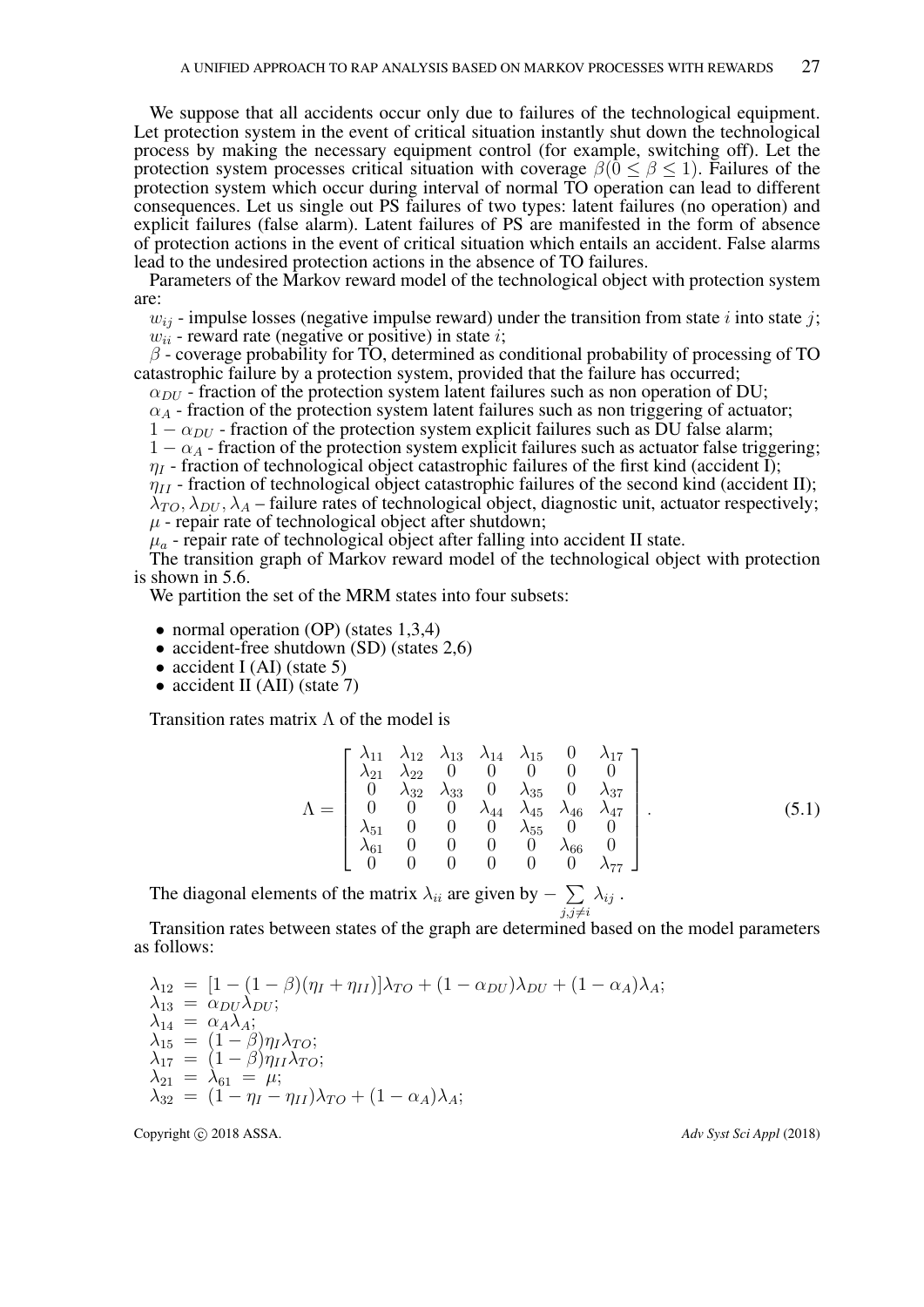

Fig. 5.6. Markov graph of TO with protection.

By specifying the form of reward matrix, it is possible to obtain equations for calculating various indices. We want to determine the cumulative effect of operation of technological object taking into account the positive and negative impact of the protection system. Therefore, it is advisable to calculate the following indices:

- 1.  $Q(t)$  unreliability over  $(0, t)$ .
	- $\dot{Q}(t)$  can be calculated from equation (2.15).

To calculate  $Q(t)$ , we must equate to zero  $\lambda_{21}$ ,  $\lambda_{51}$ ,  $\lambda_{61}$  and define W as

$$
W = \begin{bmatrix} 0 & 1 & 0 & 0 & 1 & 0 & 1 \\ 0 & 0 & 0 & 0 & 0 & 0 & 0 \\ 0 & 1 & 0 & 0 & 1 & 0 & 1 \\ 0 & 0 & 0 & 0 & 1 & 1 & 1 \\ 0 & 0 & 0 & 0 & 0 & 0 & 0 \\ 0 & 0 & 0 & 0 & 0 & 0 & 0 \\ 0 & 0 & 0 & 0 & 0 & 0 & 0 \end{bmatrix}.
$$
 (5.2)

2.  $T_{\Sigma}(t)$  -average accumulated time spent in the operational states over the time interval  $(0, t)$ .

 $T_{\Sigma}(t)$  is determined by (2.15), setting R as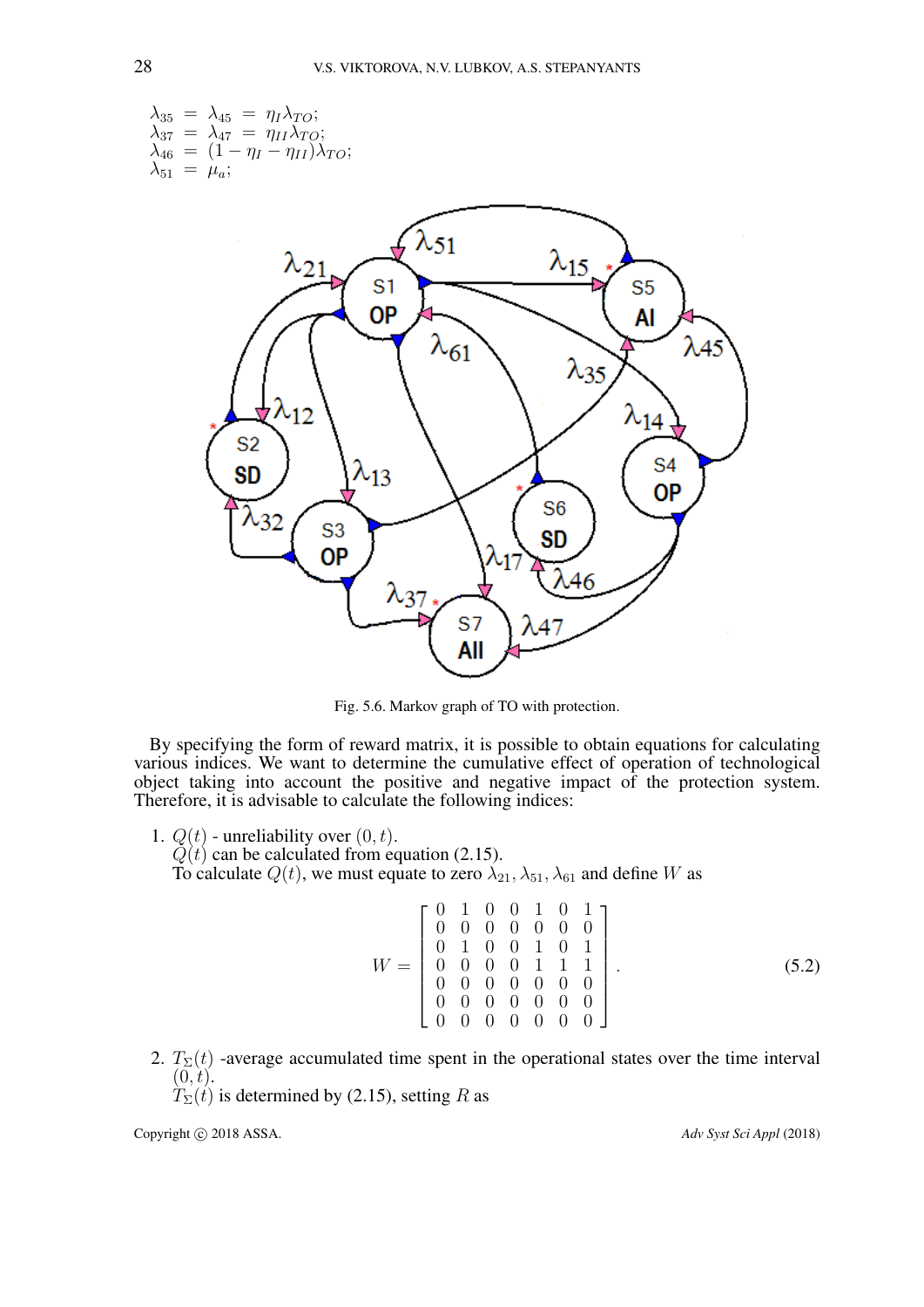$$
R = [1 \ 0 \ 1 \ 1 \ 0 \ 0 \ 0]^T. \tag{5.3}
$$

- 3.  $A(t)$  system availability at the time instant t.  $A(t)$  is calculated by (3.7) after calculation of vector  $T_{\Sigma}(t)$ .
- 4.  $T_{FF}$  mean time to first failure.  $T_{FF}$  is determined by (3.4), where matrix  $\Lambda^*$  is

$$
\Lambda^* = \begin{bmatrix} \lambda_{11} & \lambda_{13} & \lambda_{14} \\ 0 & \lambda_{33} & 0 \\ 0 & 0 & \lambda_{44} \end{bmatrix} .
$$
 (5.4)

- 5.  $\sigma$  standard deviation of random time to first failure.  $\sigma$  is obtained from Equation (3.5), where vector of free terms is  $[-2T_{FF1}$   $-2T_{FF2}$   $-2T_{FF3}$   $]^T$ .
- 6.  $T_A$  mean time to first catastrophic failure (accident I or II).  $T_A$  is determined by Equation (3.4), where matrix  $\Lambda^*$  is  $5 \times 5$  matrix derived from matrix (5.1) by deleting rows and columns corresponding to accident I and accident II states (states 5 and 7).
- 7.  $N(t)$  expected failures number.  $N(t)$  can be calculated from (2.15) where matrix W takes the form (5.2).
- 8.  $\omega(t)$  failure frequency.  $\omega(t)$  can be calculated from (3.11) after  $N(t)$  calculation and setting free terms vector as  $[\ \lambda_{12} + \lambda_{15} + \lambda_{17}, 0, \lambda_{32} + \lambda_{35} + \lambda_{37}, \lambda_{45} + \lambda_{46} + \lambda_{47}, 0, 0, 0]^T$ .
- 9.  $N_A(t)$  expected catastrophic failures number.  $N_A(t)$  can be calculated from (2.15) where matrix W has unit elements only in the transitions to catastrophic failures (states 5 and 7). Similarly, we can find separately  $N_{AI}(t)$  and  $N_{AI}(t)$ .
- 10.  $T_{\Sigma SD}(t)$  –average accumulated time spent in the states of technological object shutdown over time interval  $(0, t)$ .  $T_{\Sigma SD}(t)$  is determined by Equation (2.15), setting R as  $[0, 1, 0, 0, 0, 1, 0]^T$ .
- 11.  $N_{SD}(t)$  average number of transitions to states of shutdown.  $N_{SD}(t)$  can be calculated from Equation (2.15) where matrix W has unit elements only in the transitions to shutdown states (states 2 and 6).
- 12.  $E_T(t)$  average accumulated reward over the time interval  $(0, t)$ . Calculation of  $E_T(t)$  is performed by (2.15). Matrix of reward  $\hat{W}$  is

$$
W = \begin{bmatrix} w_{11} & w_{12} & w_{13} & w_{14} & w_{15} & 0 & w_{17} \\ w_{21} & w_{22} & 0 & 0 & 0 & 0 & 0 \\ 0 & w_{32} & w_{33} & 0 & w_{35} & 0 & w_{37} \\ 0 & 0 & 0 & w_{44} & w_{45} & w_{46} & w_{47} \\ w_{51} & 0 & 0 & 0 & w_{55} & 0 & 0 \\ w_{61} & 0 & 0 & 0 & 0 & w_{66} & 0 \\ 0 & 0 & 0 & 0 & 0 & 0 & w_{77} \end{bmatrix}.
$$
 (5.5)

13.  $E_{av}(t)$  - average reward at the time instant t. In accordance with (3.12)  $E_{av}(t)$  is determined by solving the system of algebraic equations

$$
\begin{bmatrix} E_{av1}(t) \\ \vdots \\ E_{av7}(t) \end{bmatrix} = \Lambda \begin{bmatrix} E_{T1}(t) \\ \vdots \\ E_{T7}(t) \end{bmatrix} + \begin{bmatrix} w_{11} \\ \vdots \\ w_{77}(t) \end{bmatrix} + \begin{bmatrix} \sum_{j \neq 1} \lambda_{1j} w_{1j} \\ \vdots \\ \sum_{j \neq 7} \lambda_{7j} w_{7j} \end{bmatrix} .
$$
 (5.6)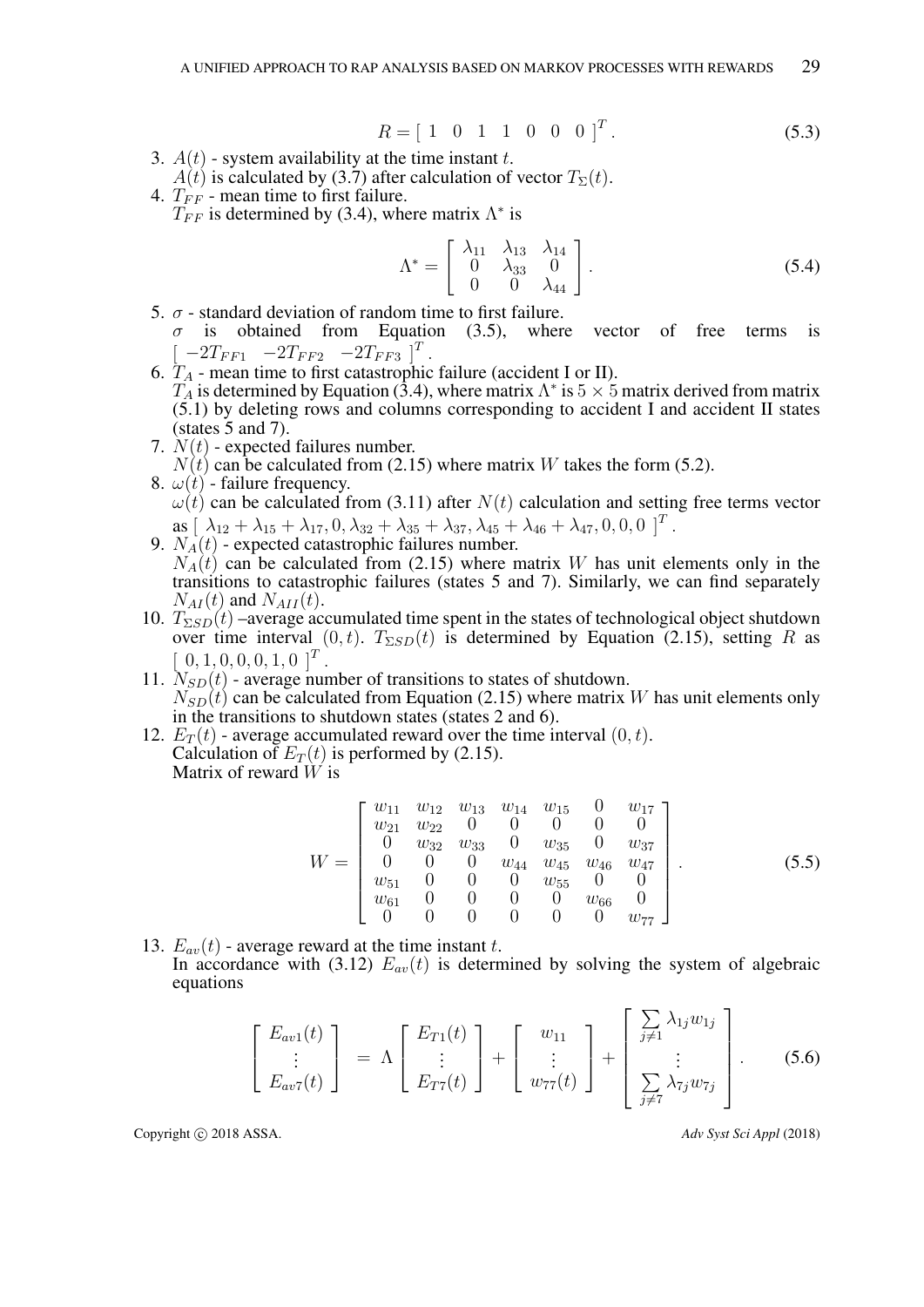The numerical results of above indices calculation for different values of parameter  $\beta$  are summarized in table 5.1. All time-dependent metrics were calculated on one year period  $(t = 8760 hours)$ . We note once again that the solution, obtained by the MRM, is a vector whose  $i^{th}$  component corresponds to the start of the Markov process from state i. The table and diagrams include the first components of solution vectors, i.e the system starts from completely operational state S1.

The functions of  $E_T(t)$ ,  $E_{av}(t)$  for different values of catastrophic failure coverage parameter  $\beta$  are shown in Fig.5.7 and Fig.5.8 respectively.

Calculation of indices and plotting are performed with the following system parameters:  $\lambda_{TO} = 0.0001($ /hour);  $\lambda_{DI} = 0.00001($ /hour);  $\lambda_A = 0.00005/$ /hour).  $\mu = 0.1(fhour); \mu_a = 0.004(fhour).$  $\alpha_{DU} = 0.5$ ;  $\alpha_A = 0.9$ .  $\eta_I = 0.4; \eta_{II} = 0.05.$ Numerical values of impulse rewards are  $w_{15} = -105; w_{17} = -108; w_{12} = w_{13} = w_{14} = 0;$  $w_{21} = 0; w_{32} = 0; w_{35} = -105; w_{37} = -108;$  $w_{45} = -105; w_{46} = 0; w_{47} = -108;$  $w_{51} = w_{61} = 0.$ Numerical values of reward rates are  $w_{11} = 15//hour); w_{33} = 10//hour); w_{44} = 10//hour);$  $w_{22} = w_{55} = w_{66} = w_{77} = 0 //hour).$ 



Fig. 5.7. TO average accumulated reward  $E_T(t)$  versus time t for different coverage values  $\beta$ .

The first family of curves (Fig.5.7) shows the significant dependence of the average accumulated reward on the catastrophic failure coverage  $\beta$ . For the model parameters under consideration  $\beta$  should be greater than 0,9. The second family of curves(Fig.5.8) shows a sharp decline in the growth of the average accumulated reward in time for all coverage values. It occurs due to the high rate of PS latent failures. To prevent such a recession, it is advisable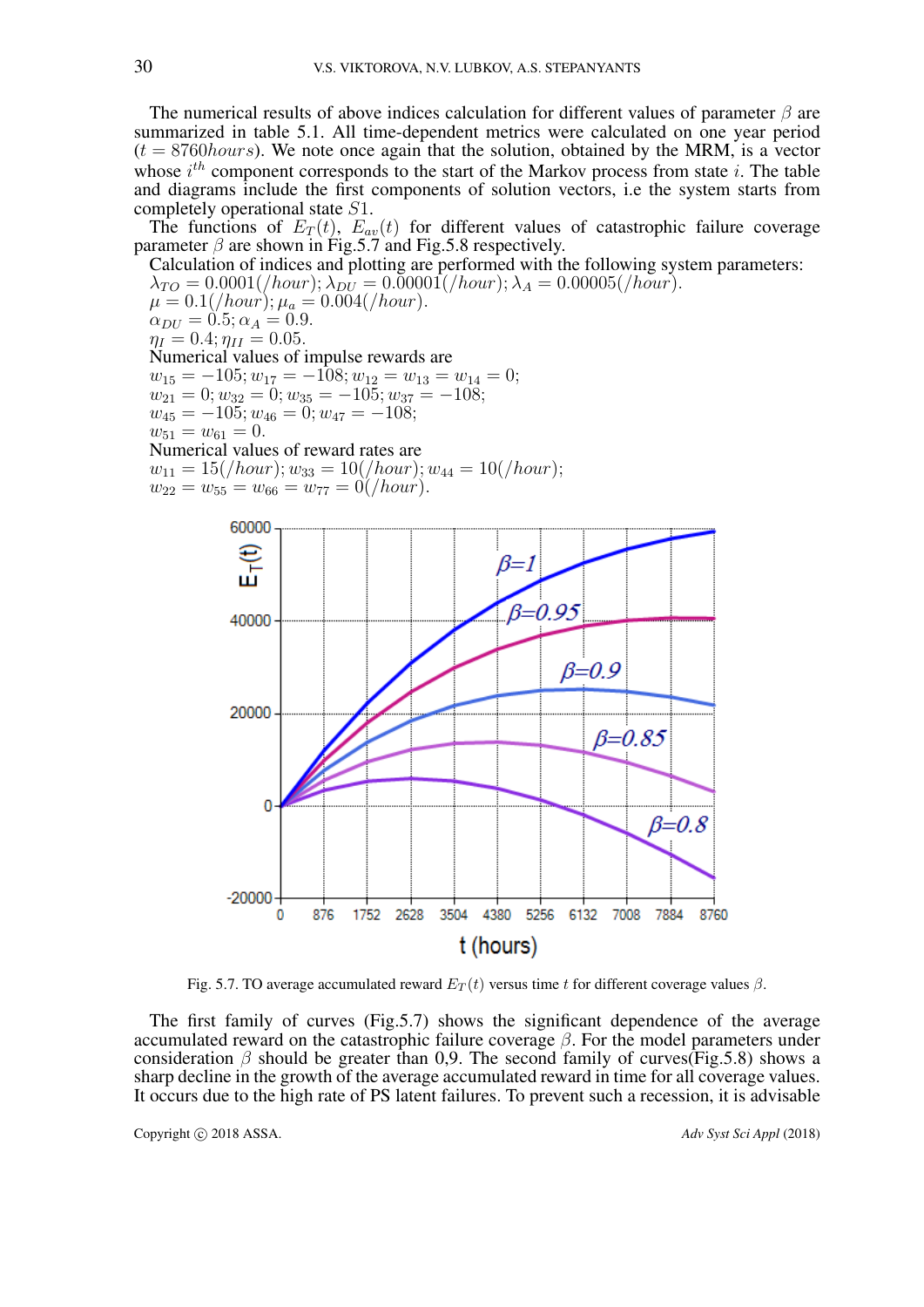

Fig. 5.8. TO average reward  $E_{av}(t)$  versus time t for different coverage values  $\beta$ .

|                    | Catastrophic failure coverage $\beta$ |          |         |          |        |  |  |  |
|--------------------|---------------------------------------|----------|---------|----------|--------|--|--|--|
|                    |                                       |          |         |          |        |  |  |  |
| Index              | 0.8                                   | 0.85     | 0.9     | 0.95     | 1      |  |  |  |
| Q(t)               | 0.612                                 | 0.612    | 0.612   | 0.612    | 0.612  |  |  |  |
| $T_{\Sigma}(t)$    | 8670.6                                | 8682.4   | 8694.3  | 8706.2   | 8718.1 |  |  |  |
| A(t)               | 0.9814                                | 0.9836   | 0.9858  | 0.988    | 0.99   |  |  |  |
| $T_{FF}$           | 9360.1                                | 9360.1   | 9360.1  | 9360.2   | 9360.1 |  |  |  |
| $\sigma$           | 9555.6                                | 9555.6   | 9555.6  | 9555.6   | 9555.6 |  |  |  |
| $T_A$              | 4774.7                                | 5143.4   | 5573.8  | 6082.8   | 6694.1 |  |  |  |
| N(t)               | 0.942                                 | 0.943    | 0.944   | 0.946    | 0.947  |  |  |  |
| $N_A(t)$           | 0.124                                 | 0.108    | 0.091   | 0.075    | 0.058  |  |  |  |
| $N_{AI}(t)$        | 0.11                                  | 0.096    | 0.081   | 0.0663   | 0.0516 |  |  |  |
| $N_{AII}(t)$       | 0.014                                 | 0.012    | 0.01    | 0.0083   | 0.0064 |  |  |  |
| $T_{\Sigma SD}(t)$ | 8.16                                  | 8.34     | 8.52    | 8.7      | 8.88   |  |  |  |
| $N_{SD}(t)$        | 0.817                                 | 0.835    | 0.853   | 0.871    | 0.889  |  |  |  |
| $E_T(t)$           | $-15489$                              | 3146     | 21834   | 40575    | 59368  |  |  |  |
| $E_{av}(t)$        | $-6.068$                              | $-4.202$ | $-2.33$ | $-0.443$ | 1.45   |  |  |  |

Table 5.1. Calculation results over one year period.

to carry out preventive maintenance of the process unit (TO+PS), during which latent failures of the protection system are detected.

## *5.2. Reliability and Performability Investigation of DB-WSS*

We take demand-based warm standby system (DB-WSS), described in Section IV.A of article [23] as the second object of study. This DB-WSS is composed of two components  $A_1$  and  $A_3$ (we keep the numbering made by the authors of [23]).

The components  $A_1$  and  $A_3$  can be in four degradation states, which differ in capacity. The components capacity levels are 5, 4, 2, 0 and  $5,4,1,0$ , respectively. Component  $A_1$  is online. Component  $A_3$  can be online or in warm standby state depends on the system demand. We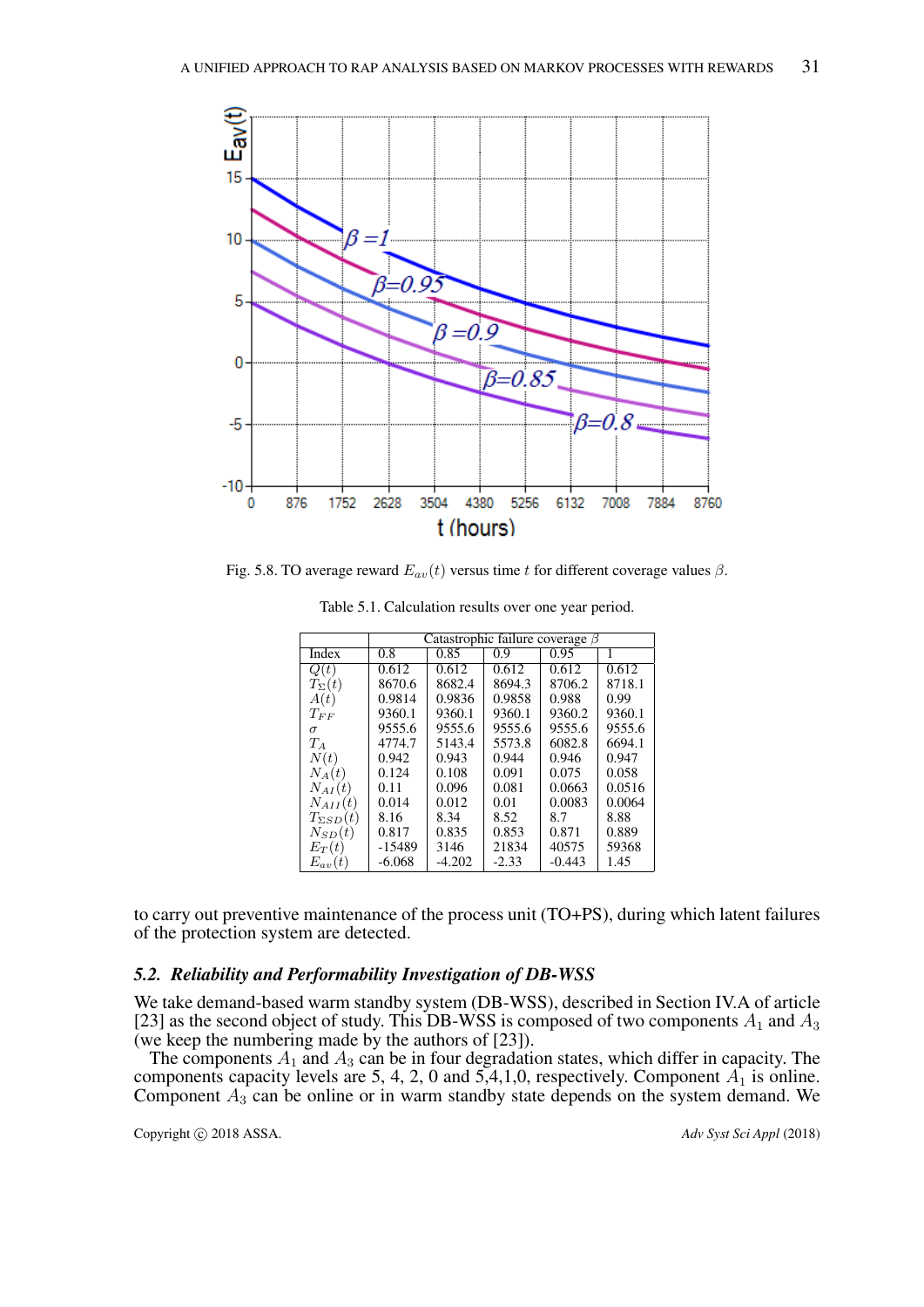consider scenario B from [23], when demand determined as 5. So initial state of  $A_3$  is warm standby. The transition time distributions for the degradation processes for each component are exponential distributions with parameters  $\lambda_1 = 1/100$ ,  $\lambda_3^w = 1/300$ ,  $\lambda_3 = \lambda_3^o = 1/150$  $(day)$ , where  $(w)$  indicates warm standby state and  $(o)$  – operating online state.

First, we will construct a Markov model completely corresponding to the degradation process described in [23]. Namely, we will construct a model of a binary-state system consisting of multistate components. The transition Markov graph of this DB-WSS is shown in Fig.5.9. The states S1 and S10 are operational states of the system that differ in the capacity of components. The state  $(j, k)$  corresponds to the  $j<sup>th</sup>$  capacity level of element  $A_1(C_j^{A1})$  and the  $k^{th}$  capacity level of element  $A_3(C_k^{A3})$ . State S11 is failed system state.  $C_j^{A1} + C_k^{A3} \ge 5$ for operational states;  $C_j^{A1} + C_k^{A3} < 5$  for failed state.



Fig. 5.9. Markov graph of binary-state DB-WSS.

For the first case, we calculate the following reliability indicators:

1.  $R(t)$  reliability during  $(0, t)$ .

Unreliability  $Q(t)$  can be calculated from equation (2.15), where vector  $R =$  $\begin{bmatrix} 0 & 0 & 0 & 0 & 0 & \lambda_3 & \lambda_1 + \lambda_3 & \lambda_1 + \lambda_3 & \lambda_1 & 0 \end{bmatrix}^T$ .

Reliability  $R(t) = 1 - Q(t)$ . Table 5.2 shows the results of our calculation of  $R(t)$  and values of  $R(t)$  taken from [23]. For the model under study (Fig.5.9), an exact analytical solution was obtained (see Appendix). The results of  $R(t)$  calculations using (A.2), (A.3) are given in the last column of Table 5.2.

2.  $T_{FF}$  -mean time to first failure.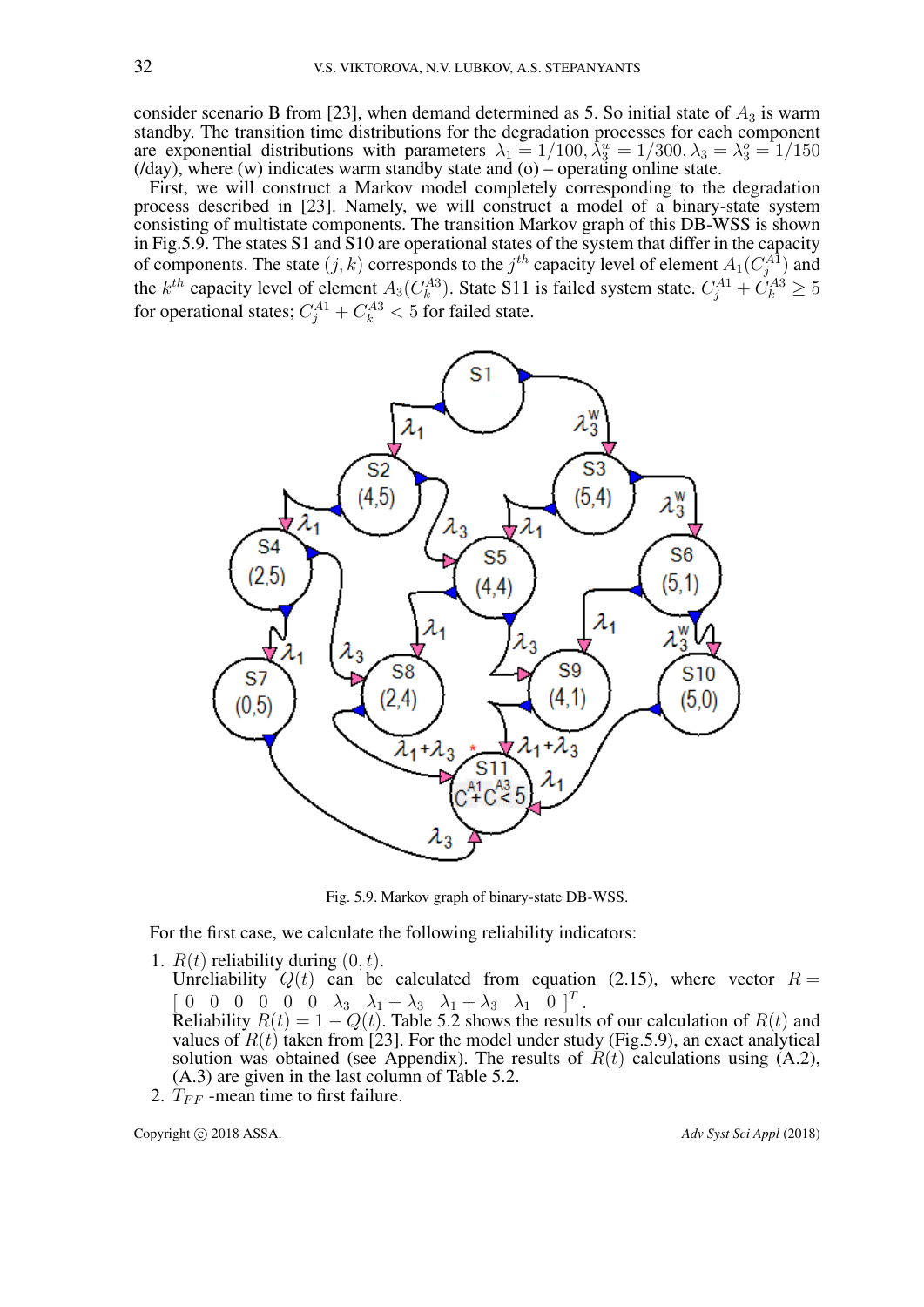|            | R(t)    |                         |                          |                           |  |  |
|------------|---------|-------------------------|--------------------------|---------------------------|--|--|
| Time [day] | MRM     | Method proposed in [23] | Monte Carlo from [23]    | Exact analytical solution |  |  |
| 50         | 0.99317 | 0.9917                  | 0.9931                   | 0.993170                  |  |  |
| 100        | 0.93879 | 0.9333                  | 0.9385                   | 0.938794                  |  |  |
| 200        | 0.67104 | 0.6610                  | 0.6730                   | 0.671043                  |  |  |
| 300        | 0.38090 |                         | $\overline{\phantom{0}}$ | 0.380899                  |  |  |
| 400        | 0.18958 |                         |                          | 0.189584                  |  |  |
| 500        | 0.08858 | 0.0864                  | 0.0884                   | 0.088584                  |  |  |

Table 5.2. Calculation results of system reliability.

The  $T_{FF}$  is determined in accordance with (3.4)  $T_{FF}$ =284.61 [day].

3.  $\sigma$  - standard deviation of random time to first failure.

The  $\sigma$  is obtained from (3.5), where vector of free terms is

 $[-2T_1$   $-2T_2$   $-2T_3$   $-2T_4$   $-2T_5$   $-2T_6$   $-2T_7$   $-2T_8$   $-2T_9$   $-2T_{10}$   $]^T$ .  $\sigma = 154.05$  [day].

Next, we assume the possibility of a multi-level system operation. We assume that the states of the system with a capacity less than 5 can be subdivided into groups (levels) with capacity  $\{4, 3, 2, 1, 0\}$ . The model of the multistate system consisting of multistate components is shown in Fig.(5.10). The properties of the levels are given in Table 5.3.

Table 5.3. The groups properties and measures for multistate model

| Levels | The group                                         | Capacity | $T_{\Sigma}^i$ |
|--------|---------------------------------------------------|----------|----------------|
|        | \$1, \$2, \$3, \$4, \$5, \$6, \$7, \$8, \$9, \$10 |          | 273.10         |
|        | S <sub>11</sub> , S <sub>13</sub>                 |          | 63.48          |
|        | S <sub>12</sub>                                   |          | 17.75          |
|        | S <sub>15</sub>                                   |          | 16.38          |
|        | S <sub>14</sub>                                   |          | 52.43          |
|        | S <sub>16</sub>                                   |          | 76.86          |

For the second case, we calculate the following reliability and performability indicators:

- 1.  $T_{\Sigma}^{i}$  average total residence time of the system in the states of the  $i^{th}$  group during  $(0, t)$ . The  $T_{\Sigma}^{i}$  is determined in accordance with Section 3.4. For example,  $T_{\Sigma}^{2}$  is calculated by (2.15) with vector  $R = [0 \ 0 \ 0 \ 0 \ 0 \ 0 \ 0 \ 0 \ 0 \ 0 \ 0 \ 1 \ 0 \ 1 \ 0 \ 0 \ 0]^T$ . Last column of Table 5.3 shows the results of calculation of  $T_{\Sigma}^{i}$  for  $t = 500 [day]$ .
- 2.  $K_p(t)$  performability ratio.

The  $K_p(t)$  is calculated in accordance with (3.13). To calculate performability ratio, we should determine the reward matrix. For this system, the reward matrix will consist only of diagonal elements. We will define reward rates through the capacities, corresponding to the states of operation and degradation as  $w_{ii} = \overline{C_i}/(C_{max}t)$ . For  $C_{max} = 5$  and  $t = 500$  [day] we have  $w_1 = \cdots = w_{10} =$  $0.002; w_{11} = w_{13} = 0.0016; w_{12} = 0.0012; w_{14} = 0.0008; w_{15} = 0.0004; w_{16} = 0.$  As a result of solving the system of equations (2.15), we obtain  $K_p(500) = 0.70315$ .

This performability index is useful in choosing the best project version of a multi-level system, provided that the reliability requirements are met. In this case, the reliability of the system during the time interval (0,500) [days] is extremely small (see last raw of Table 5.2). However, the value of the performability index is quite satisfactory, which confirms the correctness of the choice of the redundancy scheme.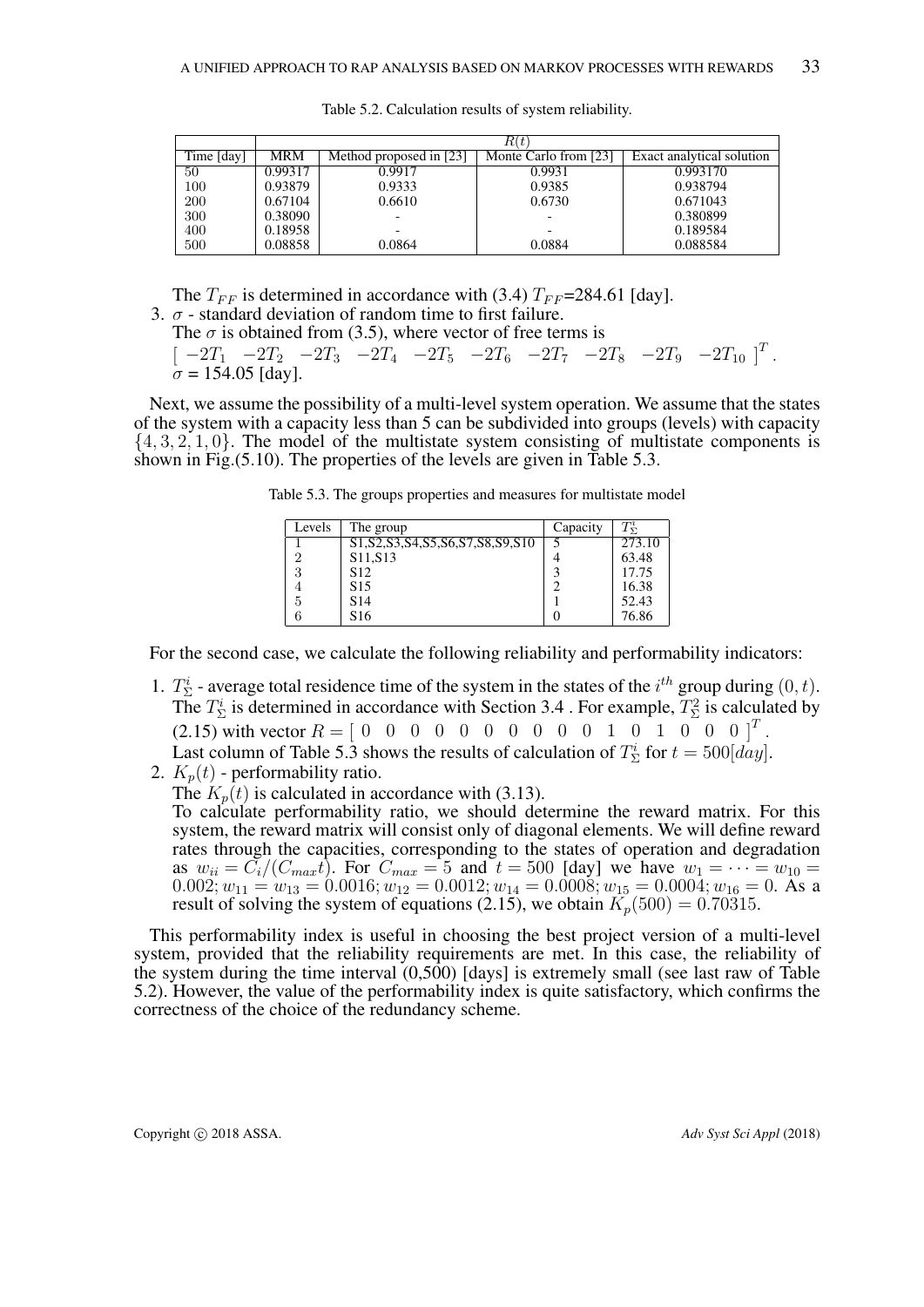

Fig. 5.10. Markov graph of multistate DB-WSS.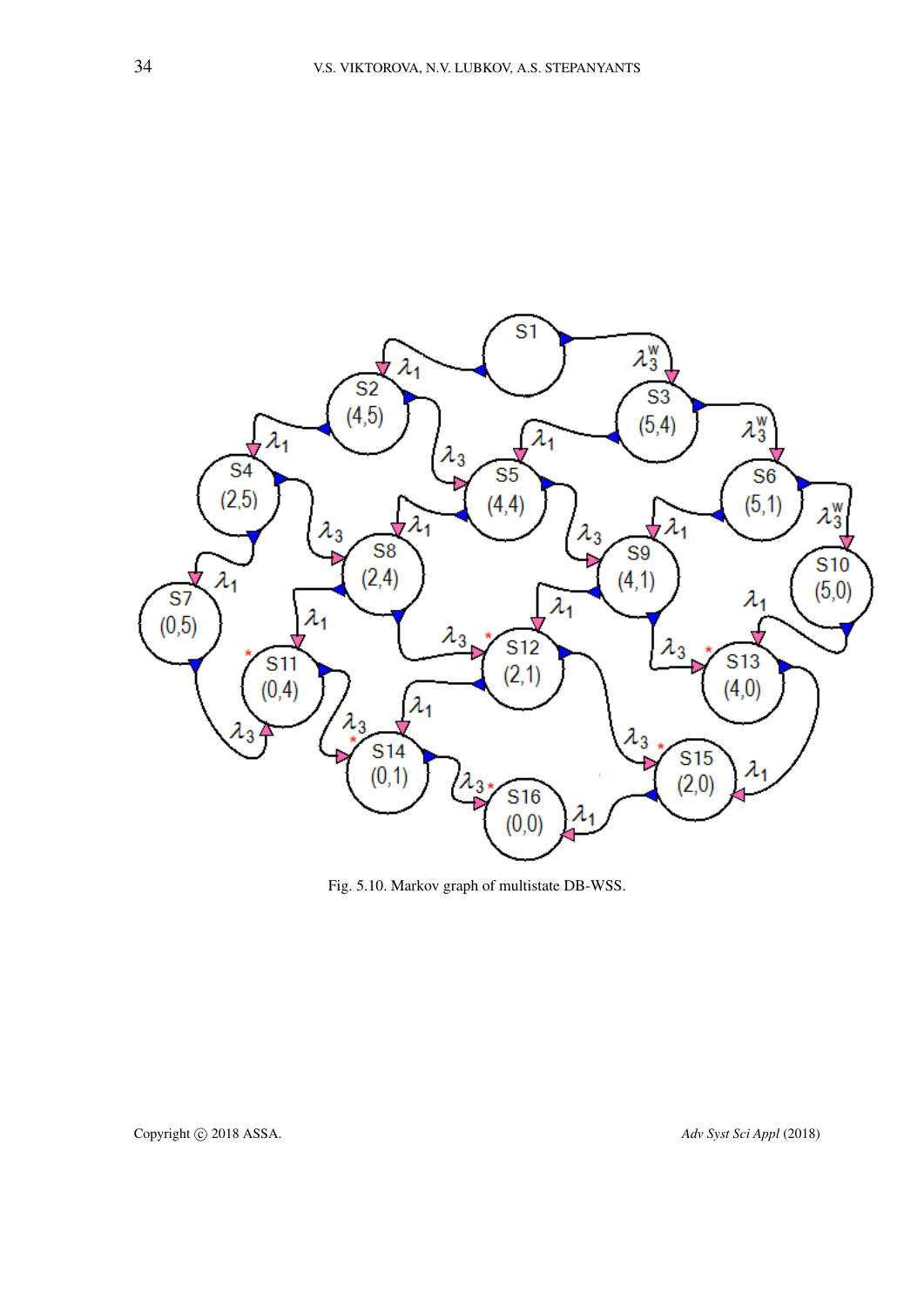## 6. CONCLUSION

This paper presents a unified approach for the estimation of reliability, availability, performability of engineering systems. The approach uses Markov process with rewards to model transient and steady-state behavior of the systems. By using Markov reward models, we can derive various instantaneous and cumulative measures and estimate wide range of indices. We present straightforward calculation technique for evaluation of reliability, availability and performability indices based on special definition of reward matrix. The technique implementation requires only solution of system of differential equations describing the behavior of the average reward. Any additional calculations, such as numerical integration, are not required. Based on this approach a software for reliability, availability, performability analysis was created. The software is operated under Windows OS and is written in  $c\sharp$  programing language. It has an advanced graphical user interface, uses effective numerical method for solving MRM and applies OLE automation for generation reports in MS Word formats. The efficiency of the proposed approach and accuracy of numerical solution have been shown by the case studies of the technological system with protection and demand-based warm standby system.

## 7. APPENDIX

In this section, we present analytical solution of the model of a binary-state system consisting of multistate components (Fig.5.9). The column vector  $p(t)$  of the state probabilities is calculated by solving a system of Kolmogorov-Chapman equations:

$$
p'_{1}(t) = -p_{1}(t) \cdot (\lambda_{1} + \lambda_{3}^{w});
$$
  
\n
$$
p'_{2}(t) = p_{1}(t) \cdot \lambda_{1} - p_{2}(t) \cdot (\lambda_{1} + \lambda_{3});
$$
  
\n
$$
p'_{3}(t) = p_{1}(t) \cdot \lambda_{3}^{w} - p_{3}(t) \cdot (\lambda_{1} + \lambda_{3}^{w});
$$
  
\n
$$
p'_{4}(t) = p_{2}(t) \cdot \lambda_{1} - p_{4}(t) \cdot (\lambda_{1} + \lambda_{3});
$$
  
\n
$$
p'_{5}(t) = p_{2}(t) \cdot \lambda_{3} + p_{3}(t) \cdot \lambda_{1} - p_{5}(t) \cdot (\lambda_{1} + \lambda_{3});
$$
  
\n
$$
p'_{6}(t) = p_{3}(t) \cdot \lambda_{3}^{w} - p_{6}(t) \cdot (\lambda_{1} + \lambda_{3}^{w});
$$
  
\n
$$
p'_{7}(t) = p_{4}(t) \cdot \lambda_{1} - p_{7}(t) \cdot \lambda_{3};
$$
  
\n
$$
p'_{3}(t) = p_{4}(t) \cdot \lambda_{3} + p_{5}(t) \cdot \lambda_{1} - p_{8}(t) \cdot (\lambda_{1} + \lambda_{3});
$$
  
\n
$$
p'_{9}(t) = p_{5}(t) \cdot \lambda_{3} + p_{6}(t) \cdot \lambda_{1} - p_{9}(t) \cdot (\lambda_{1} + \lambda_{3});
$$
  
\n
$$
p'_{10}(t) = p_{6}(t) \cdot \lambda_{3}^{w} - p_{10}(t) \cdot \lambda_{1};
$$
  
\n(7.1)

The solution is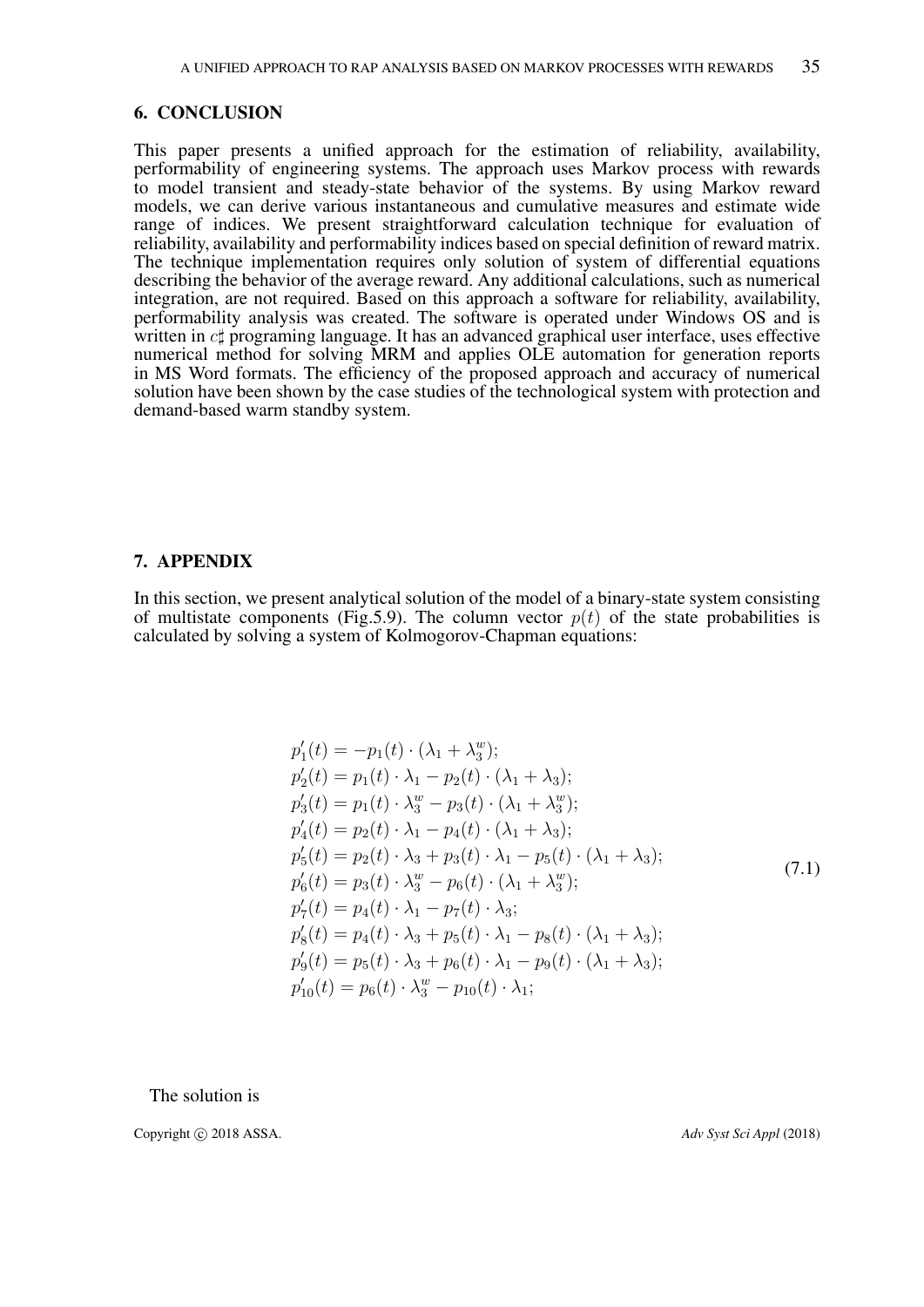$$
p_1(t) = -e^{-(\lambda_1 + \lambda_3^w)t};
$$
  
\n
$$
p_2(t) = \frac{\lambda_1}{\lambda_3 - \lambda_3^w} (e^{-(\lambda_1 + \lambda_3^w)t} - e^{-(\lambda_1 + \lambda_3)t});
$$
  
\n
$$
p_3(t) = \lambda_3^w t e^{-(\lambda_1 + \lambda_3^w)t};
$$
  
\n
$$
p_4(t) = \left(\frac{\lambda_1}{\lambda_3 - \lambda_3^w}\right) (e^{-(\lambda_1 + \lambda_3^w)t} - e^{-(\lambda_1 + \lambda_3)t}) - \frac{\lambda_1^2}{\lambda_3 - \lambda_3^w} e^{-(\lambda_1 + \lambda_3)t};
$$
  
\n
$$
p_5(t) = \frac{\lambda_1}{\lambda_3 - \lambda_3^w} (e^{-(\lambda_1 + \lambda_3^w)t} - e^{-(\lambda_1 + \lambda_3)t}) - \frac{\lambda_1 \lambda_3 t}{\lambda_3 - \lambda_3^w} e^{-(\lambda_1 + \lambda_3)t} + \frac{\lambda_1 \lambda_3^w t}{\lambda_3 - \lambda_3^w} e^{-(\lambda_1 + \lambda_3^w)t};
$$
  
\n
$$
p_6(t) = \frac{(\lambda_3^w t)^2}{2} e^{-(\lambda_1 + \lambda_3^w)t};
$$
  
\n
$$
p_7(t) = \frac{\lambda_1}{\lambda_1 + \lambda_3^w - \lambda_3} e^{-\lambda_3 t} + \frac{\lambda_1^2 + \lambda_1(\lambda_3 - \lambda_3^w)}{(\lambda_3 - \lambda_3^w)^2} e^{-(\lambda_1 + \lambda_3)t} - \frac{\lambda_1^3}{(\lambda_3 - \lambda_3^w)^2(\lambda_1 + \lambda_3^w - \lambda_3)} e^{-(\lambda_1 + \lambda_3^w)t}
$$
  
\n
$$
+ \frac{\lambda_1^2 t}{\lambda_3 - \lambda_3^w} e^{-(\lambda_1 + \lambda_3)t};
$$
  
\n
$$
p_8(t) = \frac{2\lambda_1^2}{(\lambda_3^w - \lambda_3)^2} e^{-(\lambda_1 + \lambda_3^w)t} + \frac{\lambda_1^2(\lambda_3^w - 2\lambda_3)t}{(\lambda_3^w - \lambda_3)^2} e^{-(\lambda_1 + \lambda_
$$

Sought reliability is found as

$$
R(t) = \sum_{i=1}^{10} p_i(t).
$$
\n(7.3)

## REFERENCES

- 1. Barlow, R. E. & Proschan, F. (1965) *Mathematical theory of reliability.* NY, Wiley.
- 2. Gnedenko, B. V., Belyaev, Y. K. & Solovyev, A. D. (1969) *Mathematical methods in reliability theory.* New York, Academic Press.
- 3. Kozlov, B. A. & Ushakov, I. A., (1970) *Reliability Handbook.* New York, N Y, USA: Holt, Rinehartand Winston.
- 4. Viktorova, V. S. & Stepanyants, A. S. (2016) *Models and methods of reliability analysis of technical systems.* 2th ed. Moscow: LENAND Publ..
- 5. Smith, W. L., (1958) Renewal theory and its ramifications. *J. Roy. Statist. Soc.*, ser. B, vol. 20, no. 2, 243–302.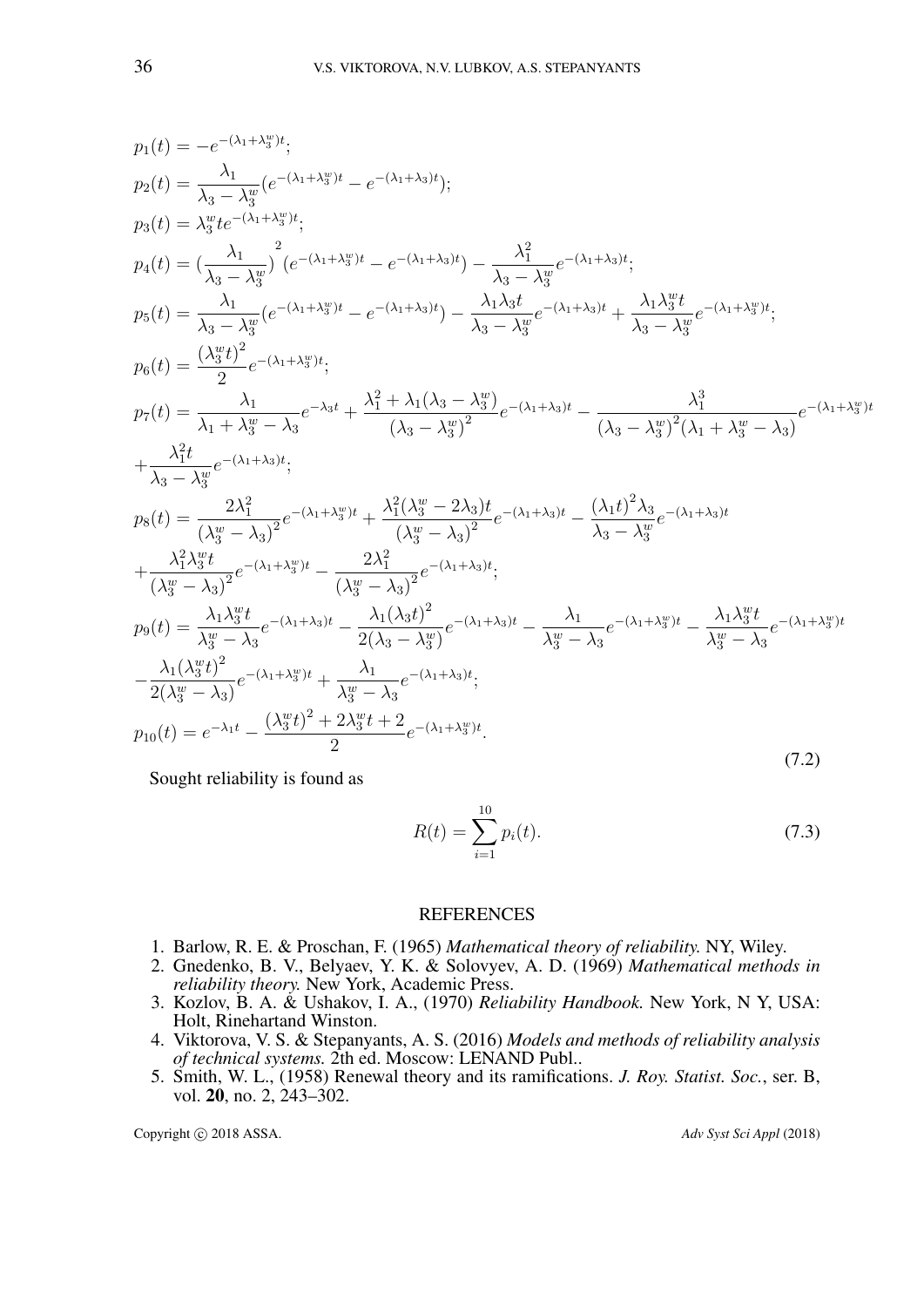- 6. Cox, D. R. (1962) *Renewal Theory.* New York, Wiley.
- 7. Kalashnikov, V. V. (1994) *Topics on Regenerative Processes.* Boca Raton: CRC Press.
- 8. Malinowski, J. (2013) "A Monte Carlo Method for Estimating Reliability Parameters of a Complex Repairable Technical System with Inter-Component Dependencies," *IEEE Trans. Reliability*, vol. 62, no.1, 256–266.
- 9. Reibman, A. L. & Trivedi, K. S. (1988) "Numerical transient analysis of Markov models," *Computers&Operations Research*, vol. 15, no. 1, 19–36.
- 10. Reibman, A. L., Smith, R. & Trivedi, K. S. (1989) "Markov and Markov reward model transient analysis: An overview of numerical approaches," *European Journal of Operational Research*, vol. 40, 257–267.
- 11. Lindemann, C., Malhotra, M. & Trivedi, K. S. (1995) "Numerical Methods for Reliability Evaluation of Markov Closed Fault-Tolerant Systems," *IEEE Trans. Reliability*, vol. 44, no. 4, 694–704.
- 12. Ryabinin, I. A. (1976) *Reliability of engineering systems*. M., Mir Pbl..
- 13. Henley, E. J. & Kumamoto, H. (1996) *Fault Tree Construction in Probabilistic Risk Assessment and Management for Engineers and Scientists*, (2nd ed.) IEEEPress, ch. 4, sec. 4.3, 166–172.
- 14. Twigg, D. W., Ramesh, D. W., Sandadi, U. R. & Sharma, T. C. (2000) "Modeling mutually exclusive events in fault trees," *Annual Reliability and Maintainability Symposium. 2000 Proceedings*. International Symposium on Product Quality and Integrity, Los Angeles, CA, 8–13.
- 15. Meshkat, L., Dugan, J. B. & Andrews, J. D. (2002) "Dependability analysis of systems with on-demand and active failure modes, using dynamic fault trees," *IEEE Trans. Reliability*, vol.51, no. 2, 240–251.
- 16. Tang, Z. & Dugan, J. B. (2006) "BDD-based reliability analysis of phased-mission systems with multimode failures," *IEEE Trans. Reliability*, vol. 55, no. 2, 350–360.
- 17. Xing, L., Morrissette, B. A. & Dugan, J. B. (2014) "Combinatorial Reliability Analysis of Imperfect Coverage Systems Subject to Functional Dependence," *IEEE Trans. Reliability*, vol. 63, no. 1, 367–382.
- 18. Zhu, P., Han, J., Liu, L. & Lombardi, F. (2015) "A Stochastic approach for the analysis of dynamic fault trees with spare gates under probabilistic common cause failures," *IEEE Trans. Reliability*, vol. 64, no. 3, 878–892.
- 19. Li, Z., Gu, J., X, J., Fu, L., An, J. & Dong, Q. (2017) "Reliability analysis of complex system based on dynamic fault tree and dynamic Bayesian network," *2017 Second International Conference on Reliability Systems Engineering (ICRSE)*, Beijing, China, 1–6.
- 20. Smith, R. M., Trivedi, K. S. & Ramesh, A. V. (1988) "Performability analysis: measures, an algorithm, and a case study," *IEEE Trans. Computers*, vol. 37, no. 4, 406–417.
- 21. Amari, S. V., Xing, L., Shrestha, A., Akers, J. & Trivedi, K. S. (2010) "Performability analysis of multistate computing systems using multivalued decision diagrams," *IEEE Trans. Computers*, vol. 59, no. 10, 1419–1433.
- 22. Viktorova, V. S., Sverdlik, Y. M. & Stepanyants, A. S. (2010) "Analyzing reliability for systems with complex structure on multilevel models," *Automation and Remote Control*, vol. 71, no. 7, 1410–1414.
- 23. Jia, H., Ding, Y., Peng, R. & Song, Y. (2017) "Reliability Evaluation for Demand-Based Warm Standby Systems Considering Degradation Process," *IEEE Trans. Reliability*, vol. 66, no. 3, 795–805.
- 24. Hazra, N. K. & Nanda, A. K., (2014) "Component Redundancy Versus System Redundancy in Different Stochastic Orderings," *IEEE Trans. Reliability*, vol. 63, no. 2, 567–582.
- 25. Dolega, B., Kopecki, G. & Tomczyk, A. (2016) "Possibilities of using software redundancy in low cost aeronautical control systems," *2016 IEEE Metrology for Aerospace (MetroAeroSpace)*, Padua, Italy, 33–37.